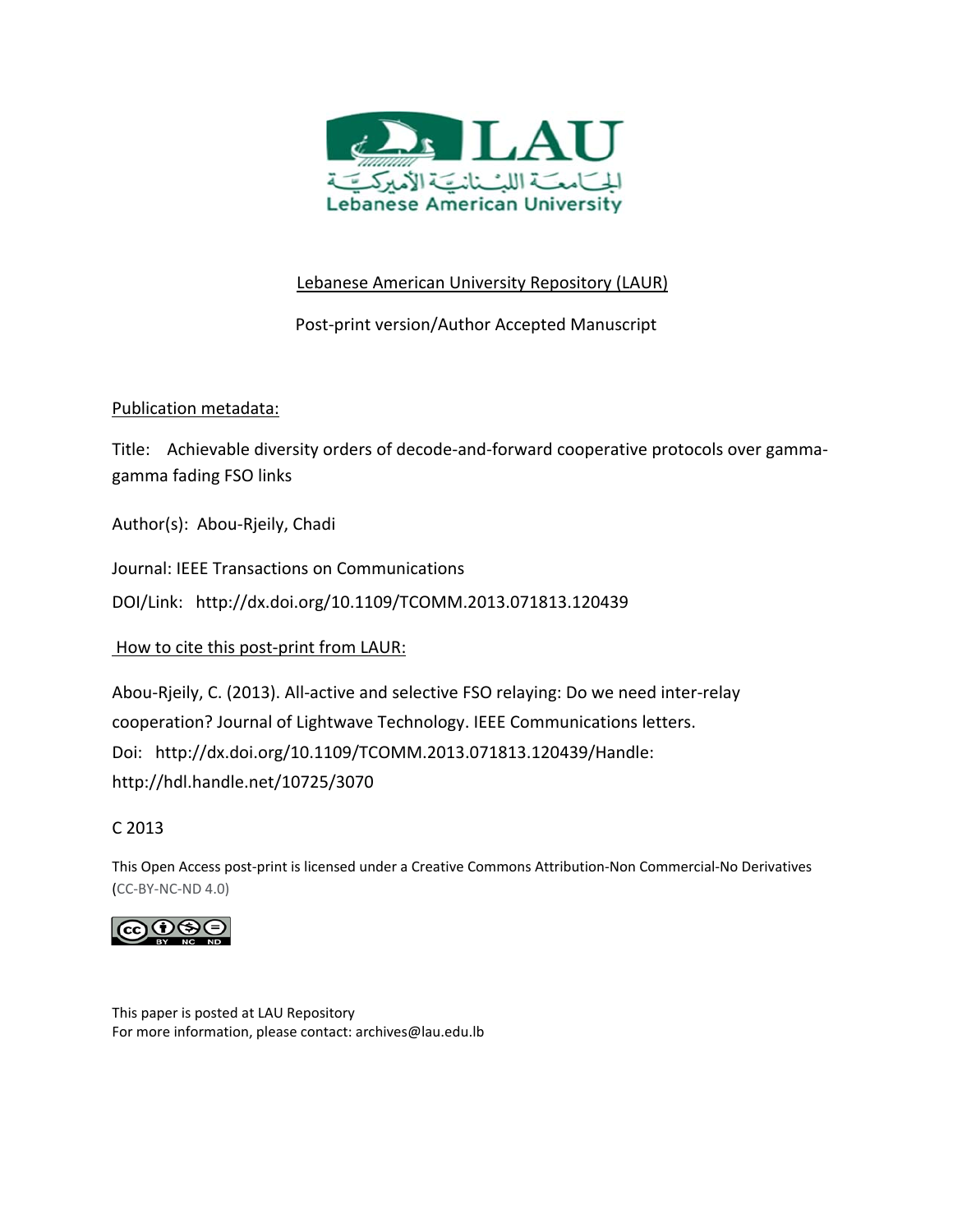# Achievable Diversity Orders of Decode-and-Forward Cooperative Protocols over Gamma-Gamma Fading FSO Links

Chadi Abou-Rjeily, *Member IEEE*

*Abstract***—In this paper, we consider the problem of relayassisted free-space optical (FSO) transmissions with any number of relays. At a first time, we consider the quantum limited scenario and analyze the simple Decode-and-Forward (SDF) protocol where all symbols received at a certain relay are retransmitted to the destination. We also propose a novel Selective-DF (SelDF) protocol that can be implemented without requiring any kind of channel state information (CSI) neither at the transmitter nor at the receiver sides. We derive the diversity orders that can be achieved by SDF and SelDF over gamma-gamma fading channels and highlight the superiority of SelDF. We also prove that for some network configurations, SDF might achieve the same diversity order as SelDF. On the other hand, for most of the network configurations, the SDF protocol, that was studied** extensively in the context of  $N_r$ -relays radio-frequency  $(RF)$ **systems and one-relay FSO systems, is not suitable for FSO systems with more than one relay since it results in reduced diversity orders. At a second time, the above protocols are extended to FSO systems that are corrupted by background radiation. For SelDF, we propose a novel metric that captures the fidelity with which a certain message is detected at the relay thus determining whether this relay will participate in the cooperation effort or not.**

*Index Terms***—Free-space optics, FSO, cooperation, relay, cooperative diversity, relay-assisted, fading channels.**

## I. INTRODUCTION

Recently, Free-Space Optical (FSO) communications attracted significant attention as a promising solution for the "last mile" problem [1]. In the same way as radio-frequency (RF) wireless communications, FSO links also suffer from fading. While fading in RF systems results from multi-path propagation, fading (or scintillation) in directive FSO links results from the variations of the index of refraction due to inhomogeneities in temperature and pressure changes [2]. Consequently, several fading-mitigation techniques that were initially proposed for RF communications were extended and tailored to FSO systems.

In the context of FSO communications, localized diversity techniques were studied in [3]–[10]. These techniques are based on deploying multiple apertures at the transmitter and/or receiver sides and they are analogous to the famous Multiple-Input-Multiple-Output (MIMO) RF systems. FSO localized diversity techniques include aperture-averaging receiver diversity [3], spatial repetition codes [4], [5], unipolar versions of the space-time codes [6]–[8] and transmit laser selection

[9], [10]. While MIMO-RF systems take advantage of the independence between the constituent channels to achieve high diversity and multiplexing gains, multiple-aperture FSO systems suffer from significant levels of channel correlation that follows from the high directivity of the FSO links. For example, the presence of a small cloud might induce large fades on all source-detector sub-channels simultaneously [4], thus rendering the high performance gains promised by MIMO-FSO systems difficult to achieve in practice. The above limitation motivated inspecting distributed diversity techniques, based on user cooperation, for FSO systems.

While the literature on cooperation in RF networks is huge and dates back to about a decade [11]–[13], it was only recently that cooperation started attracting a significant attention in the context of FSO systems [14]–[20]. The major difference between cooperative-RF and cooperative-FSO systems resides in the non-broadcast nature of FSO transmissions. While in RF networks a message sent from a source to a destination can be spontaneously overheard by neighboring nodes or relays, in FSO systems separate transceivers and a fraction of the available power must be entirely dedicated for delivering the information message to the relays. However, despite this power penalty, the various contributions in [14]–[20]. highlighted the potential of cooperation as a powerful and practical tool for combatting fading in FSO systems.

The existing relay-assisted FSO systems can be classified into three categories. (i): Amplify-and-Forward (AF) relaying considered in [14] and [15] where in [14]  $N_r$  relays were deployed with no direct link between the source and destination while in [15] one relay was deployed assuming that a direct link is available between the source and destination. (ii): Decode-and-Forward (DF) relaying considered in [14], [16]–[19]. In [16], a cooperation strategy based on the implementation of convolutional codes was proposed and analyzed while in [17] a simple DF (SDF) strategy that can be implemented independently from the structure of the channel code was considered. Both strategies were considered in the context of 3-way cooperative FSO systems with a single relay and a direct link between the source and the destination. Selective DF (SelDF) protocols were proposed in [14] and [16] where a certain relay forwards the decoded message only if the received signal-to-noise ratio (SNR) or, in an equivalent manner, the path gain at this relay exceeds a certain threshold level. Under the quantum-limit scenario, it was proven in [19] that SDF and SelDF result in exactly the same performance with one relay. (iii): Relay-selection protocols where, based

The author is with the Department of Electrical and Computer Engineering of the Lebanese American University (LAU), Byblos, Lebanon. (e-mail: chadi.abourjeily@lau.edu.lb).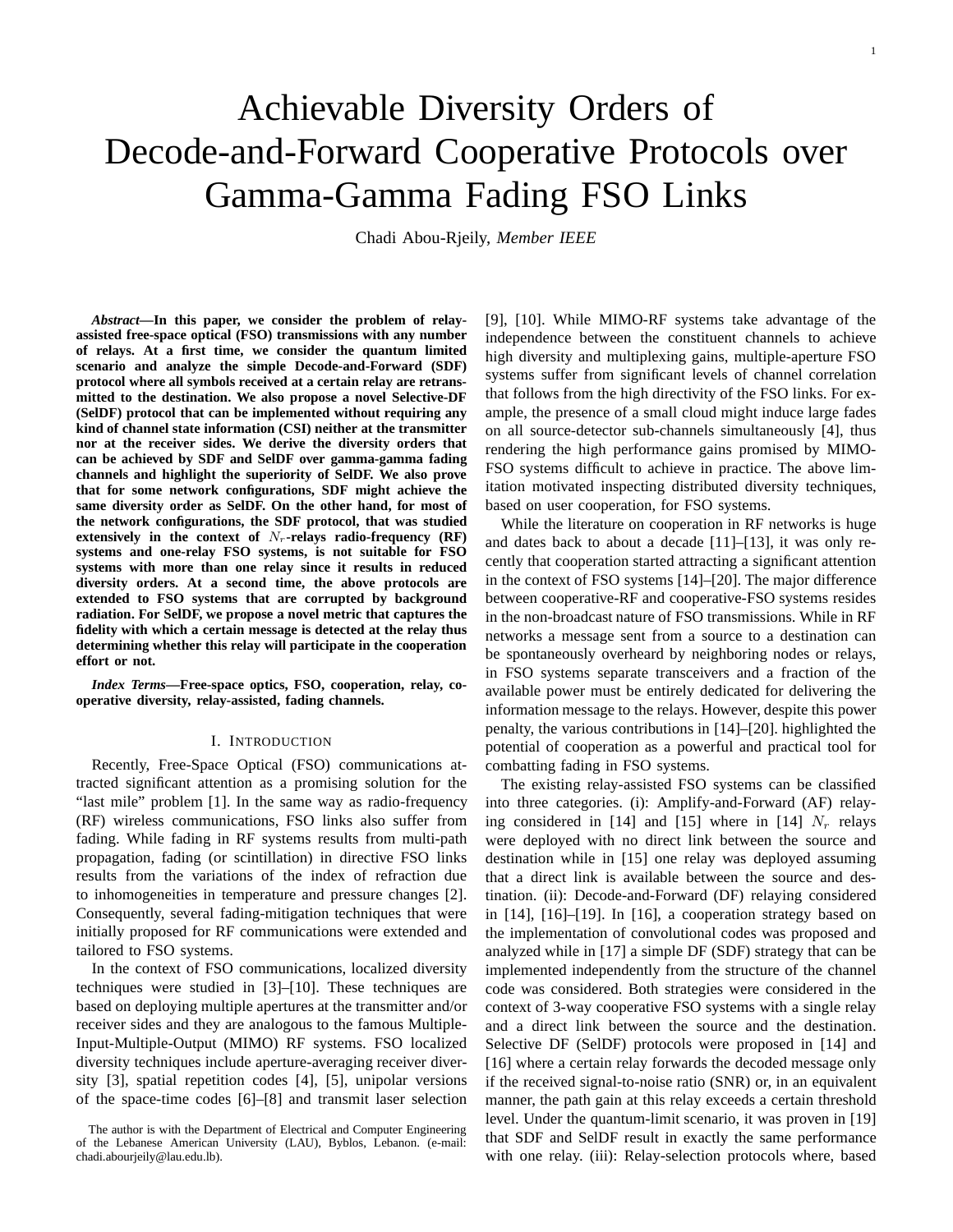on the channel state, only a subset of the available relays participate in the cooperation effort. In this context, it was proven in [20] that the optimal power allocation strategy in the absence of background radiation consists of transmitting all data either along the direct link or along one of the indirect links via one relay that is appropriately chosen among all available relays. A similar relay-selection protocol that activates a single relay at a time was considered in [18] under the scenario of additive Gaussian noise.

In this paper, we analyze the SDF strategy with any number of relays (denoted by  $N_r$ ) with intensity-modulation and direct-detection (IM/DD). We also present an alternative to the SelDF strategy considered in [14], [16]. In fact, the strategy in [14] and [16] is based on the SNR (or path gain) which is an average measure of the strength of the link between the source and a certain relay. In other words, for the same SNR, some symbols might be more efficiently reconstructed than others and the strategy in [14], [16] fails in distinguishing these symbols. Instead of being based on an average metric, the SelDF scheme that we propose is based on an alternative symbol-specific metric that measures the fidelity with which each particular symbol is recovered at the relay. This implies that even for the same channel realization, some symbols will be forwarded to the destination while others not (unlike [14], [16]). In this context, we propose two novel rules based on which the relay forwards the corresponding symbol or not. The first rule is suitable for the no-background radiation case and it does not require any kind of channel state information (CSI) while the second rule is applied in the presence of background radiation and it requires the estimation of the SNR at each relay.

In this work, we adopt the gamma-gamma fading channel model where the diversity order over the individual sourcedestination, source-relay and relay-destination FSO links depends on the distance of the link [21]. Based on an asymptotic analysis of the average error probability, we evaluate the diversity order that can be achieved by  $N_r$ -relay cooperative FSO networks implementing the SDF and SelDF strategies under the quantum limited scenario. In coherence with [21], the achievable diversity orders are highly dependent on the geometry of the network. For one-relay systems, our analysis shows that SDF and SelDF achieve the same diversity order. In this context, the systems considered in [19] (with  $N_r = 1$ relay) over Rayleigh channels correspond only to a special case where the diversity orders over the intermediate links are the same (and equal to 1) and where the SDF and SelDF strategies achieve the full diversity order of two. With more than one relay, we prove the superiority of SelDF that is capable of achieving higher diversity orders compared to SDF. Based on the network configuration, the performance of SDF ranges from the best-case scenario, where SDF achieves exactly the same diversity order as SelDF, to the worst-case scenario where increasing the number of relays might not enhance the diversity order. While the diversity order of SelDF increases linearly with  $N_r$  for all network configurations, SDF manifests the same linear dependence under the above best-case scenario while the diversity order of SDF might sub-optimally scale as  $\lceil \frac{N_r}{2} \rceil$  under the worst-case scenario.

Finally, since the proposed cooperation schemes are symbolspecific, an outage analysis is not appropriate for the problem under consideration. In fact, the outage probability is evaluated based on the assumption that a relay in outage will stop its transmission over the entire channel coherence time that extends over several thousands of symbol durations in the context of FSO communications. Consequently, the average error probability emerges as a more appropriate performance measure.

#### II. SYSTEM MODEL

We consider a relay-assisted FSO communication system where  $N_r$  neighboring nodes or relays share their optical transceivers for assisting a source S in delivering its message to a destination D. The relays, source and destination correspond to buildings on which FSO wireless units are deployed for establishing optical links with neighboring buildings. Since FSO links are highly directive, it is assumed that each relay possesses at least two separate transceivers; one transceiver is dedicated for the communication with S while the other one is deployed for establishing a link with D. In the same way,  $N_r$  transceivers are deployed on S (and on D) in order to set up optical connections with the relays. This configuration implies that the different signals received at D do not interfere with each other rendering all forms of parallel multiple access techniques or joint encoding/decoding unnecessary for cooperative FSO networks. The relays will be denoted by  $R_1$ ,  $\ldots$ ,  $\mathbf{R}_{N_r}$  in what follows. Because of the presence of these relays, the optical signal transmitted from S reaches D via the  $N_r + 1$  parallel paths S-D, S-R<sub>1</sub>-D, ..., S-R<sub>Nr</sub>-D.

We denote by  $I_0$ ,  $I_{s,1}, \ldots, I_{s,N_r}$  and  $I_{1,d}, \ldots, I_{N_r,d}$  the equivalent fading gains (irradiance fluctuations) through the optical channels between S-D,  $S-R_1, \ldots, S-R_{N_r}$  and  $R_1$ -D,  $\ldots$ ,  $\mathbf{R}_{N_r}$ -D, respectively. In the same way, we denote by  $P_0$ ,  $P_1^{(n)}$  and  $P_2^{(n)}$  the fractions of the total power dedicated to the links S-D, S-R<sub>n</sub> and R<sub>n</sub>-D, respectively. These parameters must satisfy the relation  $P_0 + \sum_{n=1}^{N_r} [P_1^{(n)} + P_2^{(n)}] = 1$  so that the cooperative system transmits the same total energy as non-cooperative systems.

In this work, we adopt the gamma-gamma turbulenceinduced fading channel model [21] where the probability density function (pdf) of the irradiance  $(I > 0)$  is given by:

$$
f(I) = \frac{2(\alpha\beta)^{(\alpha+\beta)/2}}{\Gamma(\alpha)\Gamma(\beta)} I^{(\alpha+\beta)/2-1} K_{\alpha-\beta} \left(2\sqrt{\alpha\beta I}\right)
$$
 (1)

where  $\Gamma(.)$  is the Gamma function and  $K_c(.)$  is the modified Bessel function of the second kind of order  $c$ . The parameters  $\alpha$  and  $\beta$  are given by:

$$
\alpha(d) = \left[ \exp \left( 0.49 \sigma_R^2(d) / (1 + 1.11 \sigma_R^{12/5}(d))^{7/6} \right) - 1 \right]^{-1}(2)
$$

$$
\beta(d) = \left[ \exp \left( 0.51 \sigma_R^2(d) / (1 + 0.69 \sigma_R^{12/5}(d))^{7/6} \right) - 1 \right]^{-1}(3)
$$

where  $\sigma_R^2(d)$  is the Rytov variance related to the link distance  $d$  by:

$$
\sigma_R^2(d) = 1.23 C_n^2 k^{7/6} d^{11/6} \tag{4}
$$

where k is the wave number and  $C_n^2$  denotes the refractive index structure parameter [21].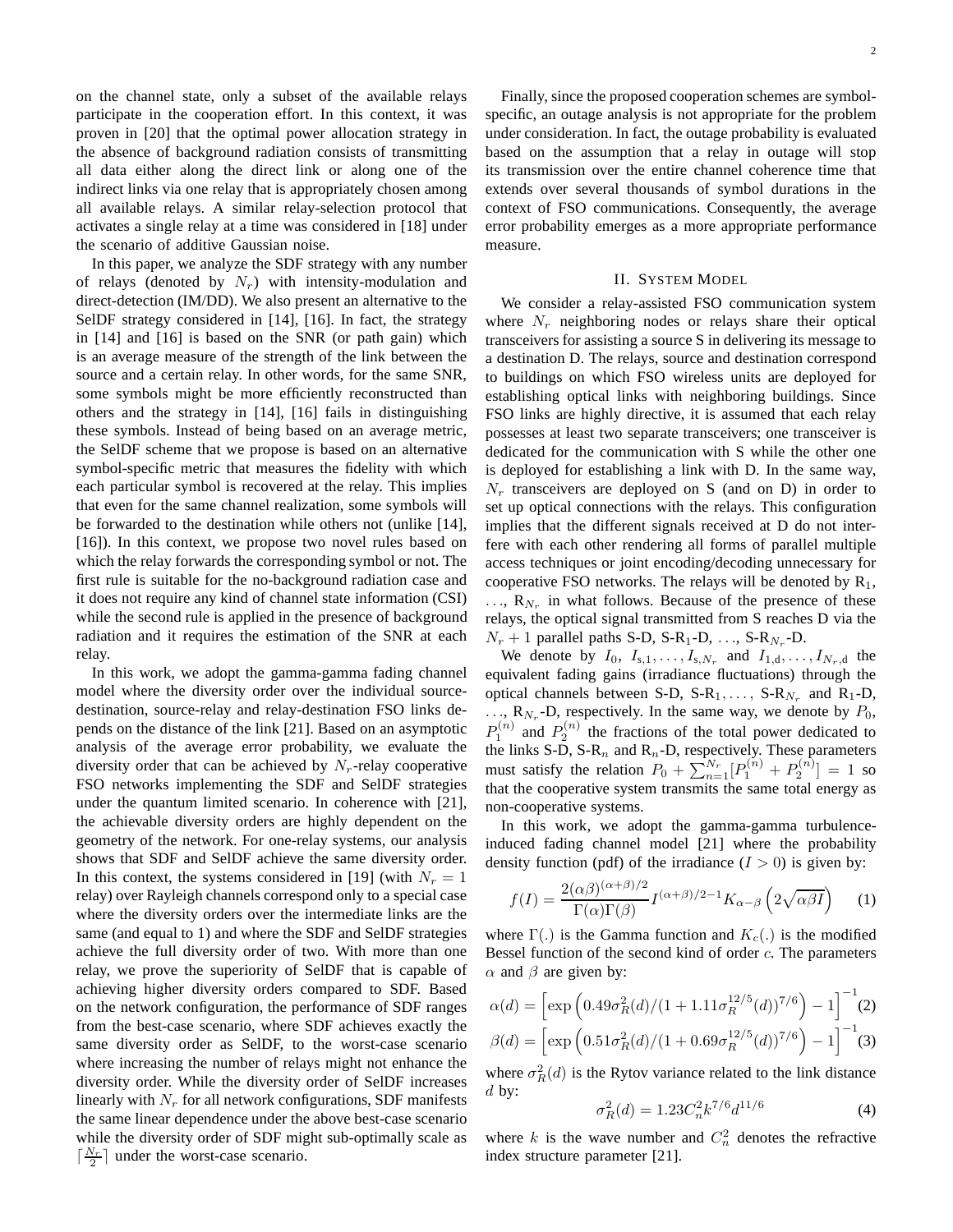Consider Q-ary pulse position modulation (PPM) with IM/DD. Denote by  $\lambda_s$  and  $\lambda_N$  the average number of photoelectrons per slot resulting from the incident light signal and background radiation (and/or dark currents), respectively. These parameters are given by [4]:

$$
\lambda_s = \eta \frac{P_r T_s / Q}{hf} = \eta \frac{E_s}{hf} \quad ; \quad \lambda_N = \eta \frac{P_b T_s / Q}{hf} \tag{5}
$$

where  $T_s$  is the symbol duration and  $\eta$  is the detector's quantum efficiency assumed to be equal to 1 in what follows.  $h = 6.6 \times 10^{-34}$  is Planck's constant and f is the optical center frequency taken to be  $1.94 \times 10^{14}$  Hz (corresponding to a wavelength of 1550 nm).  $P_r$  (resp.  $P_b$ ) stands for the optical signal (resp. noise) power that is incident on the receiver. Finally,  $E_s = P_rT_s/Q$  corresponds to the received optical energy per symbol along the direct link S-D.

As a first step in the proposed cooperation strategies, a PPM symbol  $s \in \{1, \ldots, Q\}$  is transmitted along the links S-D, S- $\mathbf{R}_1, \ldots, \mathbf{S-R}_{N_r}$ . Denote by  $\mathbf{Y}^{(0)}$  the Q-dimensional decision vector corresponding to the photoelectron counts (in the Q slots) at D. In the same way, denote by  $Y^{(n)}$  the decision vector at  $\mathbf{R}_n$  for  $n = 1, \dots, N_r$ . In other words,  $\mathbf{Y}^{(n)}$  can be written as  $\mathbf{Y}^{(\mathbf{n})} = [Y_1^{(n)}, \dots, Y_Q^{(n)}]$  where  $Y_q^{(n)}$  corresponds to the number of photoelectrons detected in the  $q$ -th slot along the link S-D for  $n = 0$  and along the link S-R<sub>n</sub> for  $n =$  $1, \ldots, N_r$ .

For  $q \neq s$ , no light signal is transmitted in the q-th slot and the only source of photoelectrons in this slot is background radiation. In this case,  $Y_q^{(n)}$  can be modeled as a Poisson random variable (r.v.) with parameter [4]:

$$
E[Y_{q}^{(n)}] = \lambda_{N} \; ; \; q \neq s \; ; \; n = 0, \dots, N_{r} \tag{6}
$$

where E[.] stands for the averaging operator.

For  $q = s$ ,  $Y_q^{(n)} = Y_s^{(n)}$  can be modeled as a Poisson r.v. with parameter:

$$
E[Y_s^{(n)}] = \begin{cases} P_0 I_0 \lambda_s + \lambda_N, & n = 0; \\ G_1^{(n)} P_1^{(n)} I_{s,n} \lambda_s + \lambda_N, & n = 1, \dots, N_r. \end{cases}
$$
(7)

where  $G_1^{(n)}$  is a gain factor that follows from the fact that S might be closer to  $R_n$  than it is to D. Performing a typical link budget analysis [14] shows that:

$$
G_1^{(n)} = \left(\frac{d_{SD}}{d_{SR_n}}\right)^2 e^{-\zeta(d_{SR_n} - d_{SD})}
$$
 (8)

where  $\zeta$  is the attenuation coefficient while  $d_{SD}$  and  $d_{SR_n}$ stand for the distances from S to D and from S to  $R_n$ , respectively, for  $n = 1, \ldots, N_r$ .

Based on the decision vector  $Y^{(n)}$  available at  $R_n$ , the maximum-likelihood (ML) detector corresponds to deciding in favor of the symbol  $\hat{s}^{(n)}$  given by:

$$
\hat{s}^{(n)} = \arg \max_{q=1 \cdots Q} Y_q^{(n)} \; ; \; n = 1, \ldots, N_r \tag{9}
$$

where any tie in the above operation is broken randomly.

Now, the symbol  $\hat{s}^{(n)}$  (rather than the symbol s) is transmitted along the link  $R_n$ -D. In this case, the corresponding decision vector at D can be written as  $\mathbf{Z}^{(\mathbf{n})} = [Z_1^{(n)}, \dots, Z_Q^{(n)}]$ 



Fig. 1. Cooperation with two relays.

for  $n = 1, ..., N_r$  where  $Z_q^{(n)}$  is a Poisson r.v. whose parameter is given by  $(n = 1, \ldots, N_r)$ :

$$
E[Z_q^{(n)}] = \begin{cases} G_2^{(n)} P_2^{(n)} I_{n,d} \lambda_s + \lambda_N, & q = \hat{s}^{(n)}; \\ \lambda_N, & q \neq \hat{s}^{(n)}. \end{cases}
$$
(10)

where  $G_2^{(n)} = \left(\frac{d_{SD}}{d_{RnD}}\right)^2 e^{-\zeta(d_{RnD}-d_{SD})}$  with  $d_{RnD}$  corresponding to the distance between  $\mathbb{R}_n$  and D. The different parameters are depicted in Fig. 1 for  $N_r = 2$  relays.

Finally, note that the synchronization problem, that arises since the relays are at different distances from D, falls beyond the scope of this paper and thus will not be considered. On the other hand, since the relays are stationary and the signals transmitted from these relays fall on separate transceivers at D, compensating for the relative delays between these signals seems to be less involved compared to cooperative RF systems.

# III. COOPERATION IN THE ABSENCE OF BACKGROUND RADIATION

In this section, we consider the quantum-limit scenario where the impact of background radiation is removed by setting  $\lambda_N = 0$ . The quantum-limit scenario results in a simple analysis that offers clear and tractable insights on the fading mitigation capabilities of the cooperative system. This approach resembles the asymptotic analysis often adopted for the design of collocated and distributed RF diversity methods. Moreover, diversity methods result in the highest performance gains for high signal energies since they are designed to combat fading not noise. Under this scenario, the signaldependent shot noise and fading become the main limiting factors on the performance since the power of background noise becomes very small compared to the power of the signal. In all circumstances, results obtained under the quantumlimit scenario can serve as lower bounds on the achievable performance levels in the presence of background radiation.

#### *A. Cooperation strategies*

We next propose two cooperation strategies that will be referred to as scheme 1 and scheme 2. For both schemes, a sequence of symbols is first transmitted simultaneously to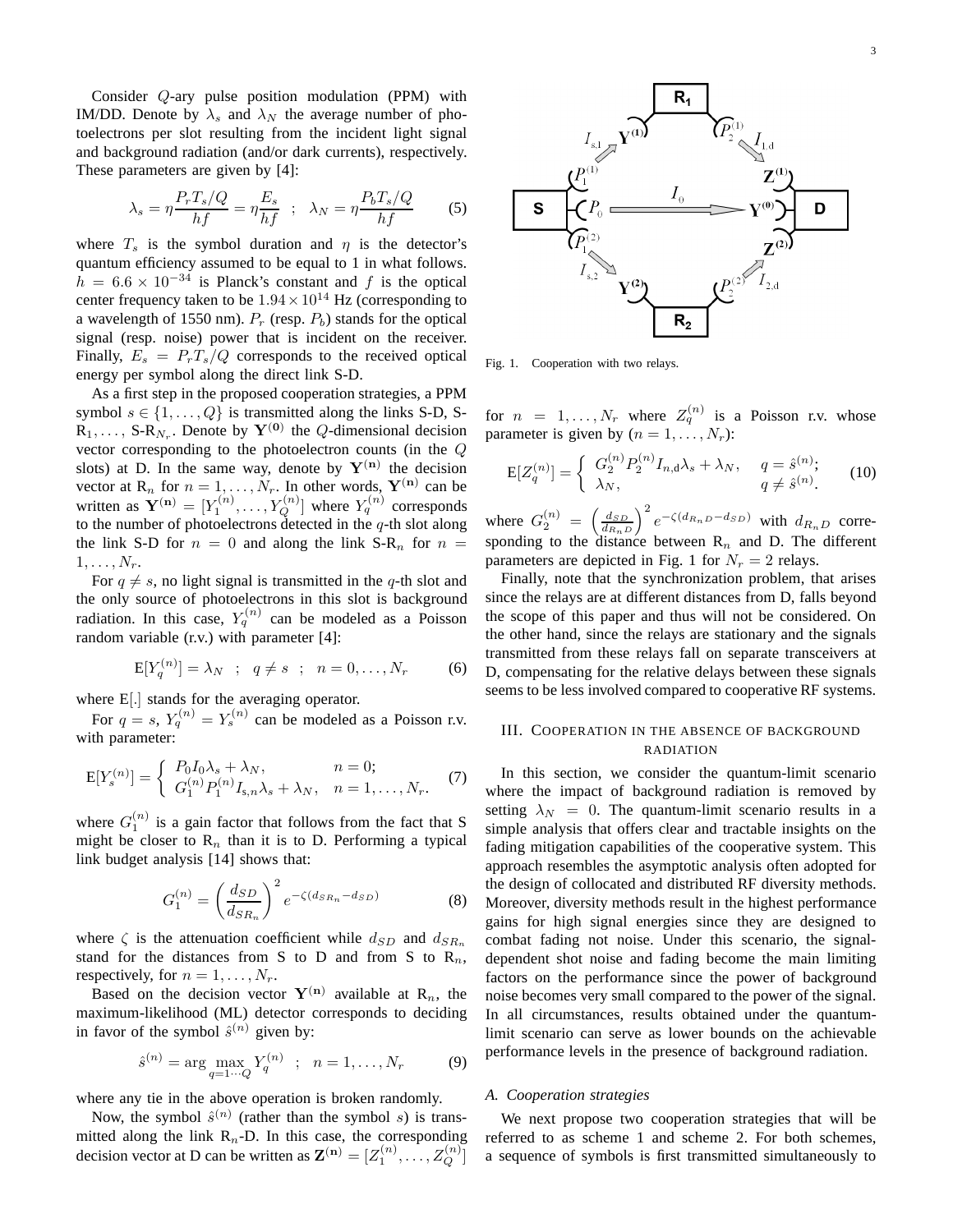D and  $R_1, \ldots, R_{N_r}$ . Given that  $\lambda_N = 0$ , therefore if symbol s was transmitted, then the decision variables  $Y_q^{(n)}$  will be all equal to zero for  $q \neq s$  and  $n = 0, \ldots, N_r$ . Consequently, two scenarios are possible at the *n*-th relay R<sub>n</sub>. (i):  $Y_s^{(n)} > 0$ ; in this case, R<sub>n</sub> decides in favor of  $\hat{s}^{(n)} = s$  and the decision it makes is correct. In fact, in the absence of background radiation, the only source of this nonzero count in slot  $s$  is the presence of a light signal in this slot. (ii):  $Y_s^{(n)} = 0$  implying that zero photoelectron counts are observed in all Q slots. In this case, the best that the relay  $R_n$  can do is to break the tie randomly and decide randomly in favor of one of the slots  $\hat{s}^{(n)}$  resulting in a correct guess with probability 1/Q.

For scheme 1,  $\mathbb{R}_n$  forwards the decoded symbol  $\hat{s}^{(n)}$  automatically to D independently from whether  $Y_s^{(n)} > 0$  or  $Y_s^{(n)} = 0$ . This corresponds to the SDF protocol that was considered in [17] in the context of FSO transmissions with one relay. For scheme 2,  $R_n$  forwards the decoded symbol  $\hat{s}^{(n)}$  only if  $Y_s^{(n)} > 0$ . In fact, if all counts are equal to zero  $(Y_s^{(n)} = 0)$ , then most probably the relay  $R_n$  will make an erroneous decision (with probability  $\frac{Q-1}{Q}$ ). In order to avoid confusing D by forwarding a wrong estimate of the symbol s,  $\mathbb{R}_n$  backs off and stops its retransmission during the corresponding symbol duration. This scheme corresponds to a SelDF strategy where a relay participates in the cooperation effort only if a certain quality indicator is respected at this relay (in this case, the relay must observe one nonempty slot).

For both schemes, the decision at D will be based on the vectors  $Y^{(0)}$  and  $Z^{(1)}, \ldots, Z^{(N_r)}$ . For scheme 1, the decoding strategy is as follows. If one slot of  $Y^{(0)}$  has a nonzero photoelectron count, then D decides in favor of this slot and its decision will be correct since symbol  $s$  is transmitted along the link S-D. On the other hand, if all components of  $Y^{(0)}$ are equal to zero, then D (i) inspects the vectors in  ${\mathbf Z}^{(n)}\}_{n=1}^{N_r}$ having one nonzero component; (ii) determines the positions of these components and (iii) decides in favor of the position that is repeated the largest number of times. In a more formal way, denote by  $\mathcal N$  the set given by:

$$
\mathcal{N} = \{ n \mid \mathbf{Z}^{(\mathbf{n})} \neq \mathbf{0}_Q ; n = 1, ..., N_r \}
$$
 (11)

where  $\mathbf{0}_Q$  corresponds to the Q-dimensional all-zero vector. Denote by  $\tilde{s}^{(n)}$  the position of the nonzero component of  $\mathbf{Z}^{(n)}$ for  $n \in \mathcal{N}$ :

$$
\tilde{s}^{(n)} = \arg_{q=1,\dots,Q} \left[ Z_q^{(n)} \neq 0 \right] \quad ; \quad n \in \mathcal{N} \tag{12}
$$

and construct the set S as  $S = \{\tilde{s}^{(n)} : n \in \mathcal{N}\}\$ . In this case, D decides in favor of the element of  $S$  that is repeated the most. In a more simplistic manner, when D receives no photoelectrons via the direct link S-D, it follows the decision made by the majority of the relays (if the number of photoelectrons received from these relays is nonzero). For example, if two (or more) relays are forwarding the same symbol, then most probably this symbol is the correct symbol since the probability of making an error at the relay is smaller than the probability of correct decision.

For scheme 2, the decoding rule is much simpler and D decides in favor of any non-empty slot of  $Y^{(0)}, Z^{(1)}, \ldots, Z^{(N_r)}$ .

In fact, the relays are all forwarding the correct symbol (otherwise they are backing off) and any photoelectron detected in any slot along the links S-D, S-R<sub>1</sub>-D,..., S-R<sub>N<sub>r</sub></sub>-D will indicate correctly that the light signal was transmitted in this slot. Referring to the above formulation,  $\tilde{s}^{(n)}$  will be equal to the transmitted symbol s for all values of n in  $N$ . Note that for scheme 1, the case  $\mathbf{Z}^{(\mathbf{n})} = \mathbf{0}_Q$  occurs only because of fading and shot noise along the link  $R_n$ -D while for scheme 2 this case might occur because  $R_n$  backed off as well.

To summarize, for both schemes, D decides in favor of the symbol  $\tilde{s}$  according to:

$$
\tilde{s} = \begin{cases}\n\arg_{q=1,\ldots,Q} [Y_q^{(0)} \neq 0], & \mathbf{Y}^{(0)} \neq \mathbf{0}_Q; \\
\arg \max_{q=1,\ldots,Q} [\sum_{n \in \mathcal{N}} e_{\tilde{s}^{(n)}}], & \mathbf{Y}^{(0)} = \mathbf{0}_Q, \mathcal{N} \text{ nonempty}; \\
\text{rand}(1 \cdots Q), & \mathbf{Y}^{(0)} = \mathbf{Z}^{(1)} = \cdots = \mathbf{Z}^{(\mathbf{N_r})} = \mathbf{0}_Q.\n\end{cases}
$$
\n(13)

where  $e_q$  stands for the q-th row of the  $Q \times Q$  identity matrix and the function rand $(1, \ldots, Q)$  corresponds to choosing randomly one integer in the set  $\{1, \ldots, Q\}$ .

Note that a hard decision is made in (12) for the following reason. If the number of photoelectrons received via the link  $R_{n_1}$ -D is larger than that received via the link  $R_{n_2}$ -D (i.e.  $Z^{(n_1)}_{\hat{\mathfrak{g}}(n_1)}$  $s_{\hat{s}^{(n_1)}}^{(n_1)} > Z_{\hat{s}^{(n_2)}}^{(n_2)}$ , this does not mean that the decision vector  $\mathbf{Z}^{(n_1)}$  is more reliable than the vector  $\mathbf{Z}^{(n_2)}$ . In fact, the value of the nonzero component of  $\mathbf{Z}^{(n)}$  is related to the strength of the link  $R_n$ -D and is not in any manner related to the fidelity of the decision made at  $\mathbb{R}_n$ . In other words,  $\mathbb{R}_{n_1}$  might be forwarding a wrong symbol while  $R_{n_2}$  is forwarding the correct symbol. As a conclusion, if the hard decision in (12) was not performed, then a relay that is close to D and far from S will bias D to base its decision on the decision vector received from this relay thus degrading the performance of the system. As a conclusion, a simple equal gain combining (EGC) detection procedure is not appropriate for SDF since it does not take into consideration the fact that, unlike S, the relays might be forwarding wrong messages and since it does not perform hard decisions on the decision vectors received from the relays. Note that (13) is equivalent to EGC for SDF with  $N_r = 1$  and for SelDF with any number of relays since in this case the relays (when active) are forwarding the correct symbol.

# *B. Performance Analysis*

The channel state is defined by the vector  $I$  $[I_0, I_{s,1}, \ldots, I_{s,N_r}, I_{1,d}, \ldots, I_{N_r,d}]$ . For the sake of notational simplicity, we define the constants  $k_0$  and  $\{k_1^{(n)}, k_2^{(n)}\}_{n=1}^{N_r}$  as:  $k_0 \triangleq P_0 I_0 \lambda_s$ ;  $k_1^{(n)} \triangleq G_1^{(n)} P_1^{(n)} I_{s,n} \lambda_s$ ;  $k_2^{(n)} \triangleq G_2^{(n)} P_2^{(n)} I_{n,d} \lambda_s$ (14)

In what follows,  $P_{e|I}^{(N_r)}$  $e|I^{\left(1\nu_{r}\right)}$  stands for the conditional symbolerror probability (SEP) with  $N_r$  relays while  $P_e^{(N_r)} \triangleq$  $\int P_{e|I}^{(N_r)}$  $\int_{e|I}^{(N_r)} p(I) dI$  stands for the SEP averaged over the gammagamma distributions of the components of  $I(p(I))$  is the joint pdf of  $I$ ).

In the absence of background radiation, the proposed cooperative schemes can be applied in the absence of CSI at the transmitter and receiver sides. In this case, no preference can be made among the  $2N_r + 1$  links S-D, S-R<sub>1</sub>, ..., S-R<sub>N<sub>r</sub></sub>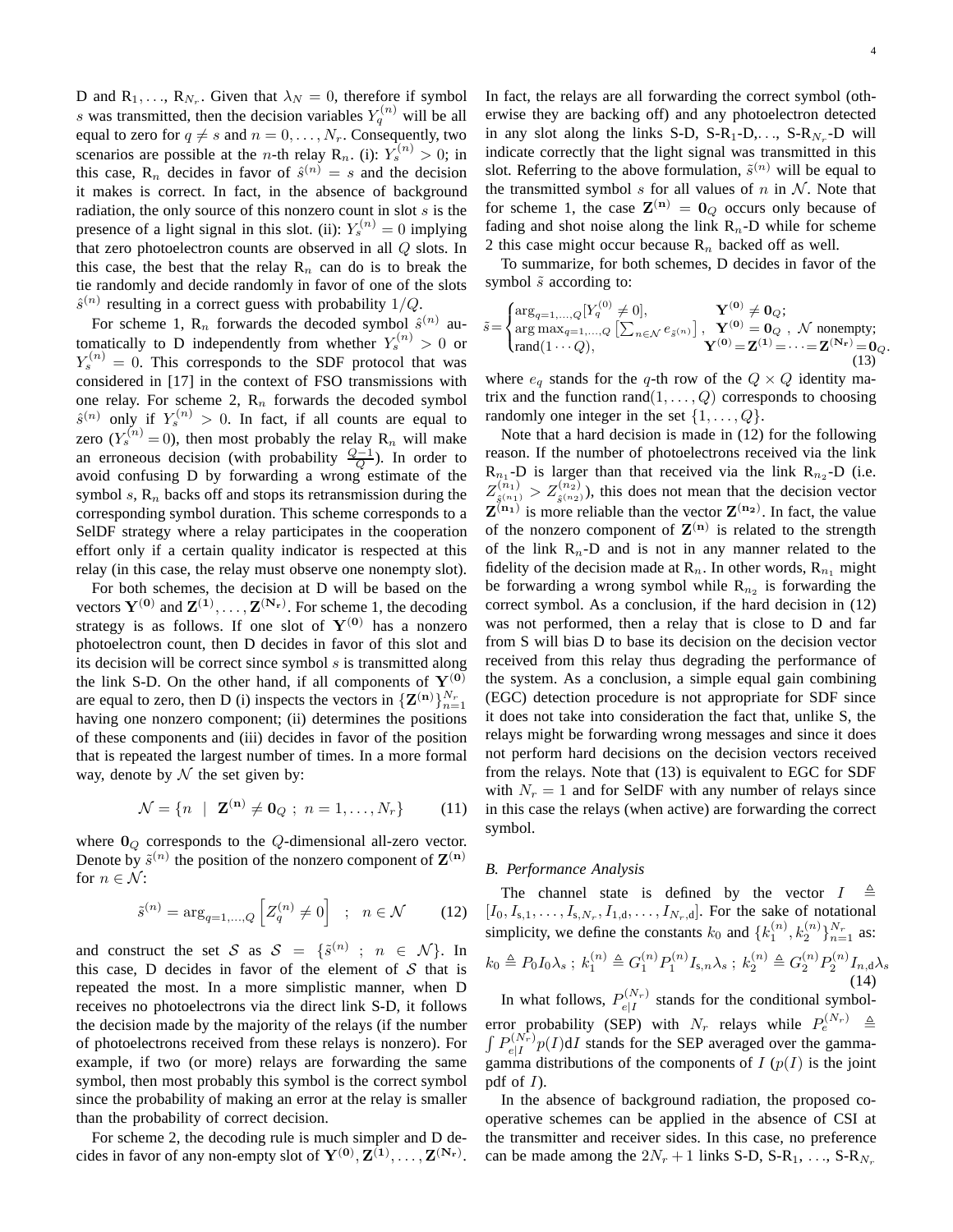and  $R_1$ -D, ...,  $R_{N_r}$ -D and the best choice is to distribute the conditional SEP can be written as: transmit power evenly among these links by setting:

$$
P_0 = P_1^{(1)} = \dots = P_1^{(N_r)} = P_2^{(1)} = \dots = P_2^{(N_r)} = \frac{1}{2N_r + 1} \tag{15}
$$

*1) Scheme 1:* We first analyze the performance of scheme 1. For  $N_r = 1$  relay, the conditional SEP of scheme 1 was derived in [17] and it is given by:

$$
P_{e|I}^{(1)} = \frac{Q-1}{Q}e^{-k_0} \left[ e^{-k_1^{(1)}} + e^{-k_2^{(1)}} - e^{-k_1^{(1)}} e^{-k_2^{(1)}} \right] \tag{16}
$$

We next determine the achievable diversity order based on an asymptotic analysis that holds for large values of  $\lambda_s$ . Asymptotically, the SEP is dominated by the behavior of the pdf near the origin where (1) can be approximated by [21]:

$$
f(I) \approx a(d)I^{b(d)} \tag{17}
$$

where  $a(d)$  and  $b(d)$  are related to the parameters in (2)-(3) by [21]:

$$
a(d) = \frac{(\alpha(d)\beta(d))^{\beta(d)}\Gamma(\alpha(d) - \beta(d))}{\Gamma(\alpha(d))\Gamma(\beta(d))}
$$
(18)

$$
b(d) = \beta(d) - 1 \tag{19}
$$

In what follows, the following notations will be used:  $a_0 \triangleq$  $a(d_{SD})$ ,  $a_1^{(n)} \triangleq a(d_{SR_n})$  and  $a_2^{(n)} \triangleq a(d_{R_nD})$  in (18) and  $\beta_0 \triangleq \beta(d_{SD}), \beta_1^{(n)} \triangleq \beta(d_{SR_n})$  and  $\beta_2^{(n)} \triangleq \beta(d_{R_nD})$  in (3).

Averaging the conditional SEP in (16) over the approximate distributions (in (17)) of  $I_0$ ,  $I_{s,1}$  and  $I_{1,d}$  results in:

$$
P_e^{(1)} = \frac{Q - 1}{Q} \frac{a_0 \Gamma(\beta_0)}{(P_0 \lambda_s)^{\beta_0}} \left[ \frac{a_1^{(1)} \Gamma(\beta_1^{(1)})}{(G_1^{(1)} P_1^{(1)} \lambda_s)^{\beta_1^{(1)}}} + \frac{a_2^{(1)} \Gamma(\beta_2^{(1)})}{(G_2^{(1)} P_2^{(1)} \lambda_s)^{\beta_2^{(1)}}} - \frac{a_1^{(1)} a_2^{(1)} \Gamma(\beta_1^{(1)}) \Gamma(\beta_2^{(1)})}{(G_1^{(1)} P_1^{(1)})^{\beta_1^{(1)}} (G_2^{(1)} P_2^{(1)})^{\beta_2^{(1)}} \lambda_s^{\beta_1^{(1)} + \beta_2^{(1)}}} \right]
$$
(20)

Equation (20) scales asymptotically as  $\lambda_s^{-(\beta_0 + \min\{\beta_1^{(1)}, \beta_2^{(1)}\})}$ implying that the diversity order that can be achieved by scheme 1 with one relay is  $\beta_0 + \min\{\beta_1^{(1)}, \beta_2^{(1)}\}$  thus showing an enhancement with respect to non-cooperative systems where the achievable diversity order is  $\beta_0$ . As indicated in [21], the diversity order depends on the positions of the relays since the parameters  $\beta_0$ ,  $\beta_1^{(1)}$  and  $\beta_2^{(1)}$  are distance-dependent.

In order to offer more insights on the properties of scheme 1, we first consider the special case of  $N_r = 2$  before tackling the scenario with any number of relays. Assume that the symbol  $s \in \{1, ..., Q\}$  was transmitted. Denote by  $p_e^{(n)}$  the conditional probability of error at relay  $R_n$ . An error occurs at this relay only when  $Y_s^{(n)} = 0$ ; in this case,  $R_n$  makes a random decision among the Q slots resulting in:

$$
p_e^{(n)} = \frac{Q-1}{Q} \text{Pr}(Y_s^{(n)} = 0) = \frac{Q-1}{Q} e^{-k_1^{(n)}} \tag{21}
$$

following from (7) and (14). On the other hand, a correct decision will be made at D when  $Y_s^{(0)} > 0$ . Consequently, the

$$
P_{e|I}^{(2)} = \Pr(Y_s^{(0)} = 0) \left[ \Pr(Z_{\hat{s}^{(1)}}^{(1)} = 0) \Pr(Z_{\hat{s}^{(2)}}^{(2)} = 0) p_{0,1}^{(2)} + \Pr(Z_{\hat{s}^{(1)}}^{(1)} > 0) \Pr(Z_{\hat{s}^{(2)}}^{(2)} = 0) p_{1,1}^{(2)} + \Pr(Z_{\hat{s}^{(1)}}^{(1)} = 0) \Pr(Z_{\hat{s}^{(2)}}^{(2)} > 0) p_{1,2}^{(2)} + \Pr(Z_{\hat{s}^{(1)}}^{(1)} > 0) \Pr(Z_{\hat{s}^{(2)}}^{(2)} > 0) p_{2,1}^{(2)} \right]
$$
(22)

where  $p_{i,j}^{(n)}$  is defined as the probability of error with n relays when nonzero photoelectron counts (at D) are observed from  $i$  relays. The integer  $j$  is introduced for indexing the possible choices of these i relays out of the n available relays  $(j =$ 1,...,  $\binom{n}{i}$ ). In (22),  $p_{0,1}^{(2)} = \frac{Q-1}{Q}$  since the case  $Y_s^{(0)} = Z_{\hat{g}(1)}^{(1)} =$  $Z_{\varepsilon(2)}^{(2)} = 0$  implies that  $Y^{(0)} = Z^{(1)} = Z^{(2)} = 0_Q$  resulting,  $\sum_{\hat{s}(2)}$  =  $\sigma$  implies that  $\Gamma$  =  $\Gamma$  =  $\Gamma$  =  $\Gamma$  =  $\sigma$   $\sigma$  resulting,  $p_{1,1}^{(2)} = p_e^{(1)}$ . In fact when  $Y_s^{(0)} = 0$ ,  $Z_{\hat{s}^{(2)}}^{(2)}$  $s_{\hat{s}}^{(2)} = 0$  and  $Z_{\hat{s}^{(1)}}^{(1)}$  $s^{(1)}_{\hat{s}^{(1)}}$  > 0, D will decide in favor of  $\tilde{s} = \hat{s}^{(1)}$  since a nonzero photoelectron count was observed only in slot  $\hat{s}^{(1)}$  (via the indirect link S-R<sub>1</sub>-D). This results in an erroneous decision ( $\tilde{s} \neq s$ ) when an erroneous decision is made at R<sub>1</sub> ( $\hat{s}^{(1)} \neq s$ ) with probability  $p_e^{(1)}$ . In the same way,  $p_{1,2}^{(2)} = p_e^{(2)}$ .

When  $Y_s^{(0)} = 0$ ,  $Z_{\hat{s}^{(1)}}^{(1)}$  $\zeta_{\hat{s}^{(1)}}^{(1)} > 0$  and  $Z_{\hat{s}^{(2)}}^{(2)}$  $s^{(2)}_{s^{(2)}} > 0$ , D will decide in favor of either  $\tilde{s} = \hat{s}^{(1)}$  or  $\tilde{s} = \hat{s}^{(2)}$ . In fact, when  $\hat{s}^{(1)} = \hat{s}^{(2)}$ , the decision will be  $\tilde{s} = \hat{s}^{(1)} = \hat{s}^{(2)}$ . On the other hand, when  $\hat{s}^{(1)} \neq \hat{s}^{(2)}$ , D will decide randomly in favor of either  $\tilde{s} = \hat{s}^{(1)}$ or  $\tilde{s} = \hat{s}^{(2)}$ . Consequently,  $p_{2,1}^{(2)}$  can be written as:

$$
p_{2,1}^{(2)} = (1 - p_e^{(1)})(1 - p_e^{(2)})q_0 + p_e^{(1)}p_e^{(2)}q_1 + (1 - p_e^{(1)})p_e^{(2)}q_2 + p_e^{(1)}(1 - p_e^{(2)})q_3
$$
 (23)

where  $q_0 = 0$  since for this event correct decisions are made at both relays resulting in  $\hat{s}^{(1)} = s$  and  $\hat{s}^{(2)} = s$  implying that D will decide correctly in favor of  $\tilde{s} = s$ . On the other hand,  $q_1 = 1$  since for this event both relays made erroneous decisions. In this case,  $\hat{s}^{(1)} \neq s$  and  $\hat{s}^{(2)} \neq s$  and since D decides in favor of either  $\tilde{s} = \hat{s}^{(1)}$  or  $\tilde{s} = \hat{s}^{(2)}$ , then in both cases  $\tilde{s} \neq s$  and an error will be made at D. On the other hand,  $q_2 = \frac{1}{2}$  since in this case  $\hat{s}^{(1)} = s$  and  $\hat{s}^{(2)} \neq s$  implying that D will make an erroneous decision with probability  $\frac{1}{2}$ . In the same way,  $q_3 = \frac{1}{2}$ . Now replacing  $p_e^{(1)}$ ,  $p_e^{(2)}$  and  $q_0, \ldots, q_3$  by their values in (23) and after some simplifications we obtain:

$$
p_{2,1}^{(2)} = \frac{Q-1}{2Q} \left[ e^{-k_1^{(1)}} + e^{-k_1^{(2)}} \right]
$$
 (24)

From (7) and (10):  $Pr(Y_s^{(0)} = 0) = e^{-k_0}$ ,  $Pr(Z_{\hat{s}^{(1)}}^{(1)} = 0) =$  $1 - \Pr(Z_{\hat{g}(1)}^{(1)} > 0) = e^{-k_2^{(1)}}$  and  $\Pr(Z_{\hat{g}(2)}^{(2)} = 0) = 1 - \Pr(Z_{\hat{g}(2)}^{(2)} > 0)$  $(0) = e^{-k_2^{(2)}}$ . Replacing these probabilities as well as the values of  $\{p_{0,1}^{(2)}, p_{1,1}^{(2)}, p_{1,2}^{(2)}, p_{2,1}^{(2)}\}$  in (22) results in:

$$
P_{e|I}^{(2)} = e^{-k_0} \left[ e^{-k_2^{(1)}} e^{-k_2^{(2)}} \frac{Q-1}{Q} + \right.
$$
  
\n
$$
(1 - e^{-k_2^{(1)}}) e^{-k_2^{(2)}} \frac{Q-1}{Q} e^{-k_1^{(1)}} + e^{-k_2^{(1)}} (1 - e^{-k_2^{(2)}}) \frac{Q-1}{Q} e^{-k_1^{(2)}} + (1 - e^{-k_2^{(1)}}) (1 - e^{-k_2^{(2)}}) \frac{Q-1}{2Q} \left( e^{-k_1^{(1)}} + e^{-k_1^{(2)}} \right) \right]
$$
(25)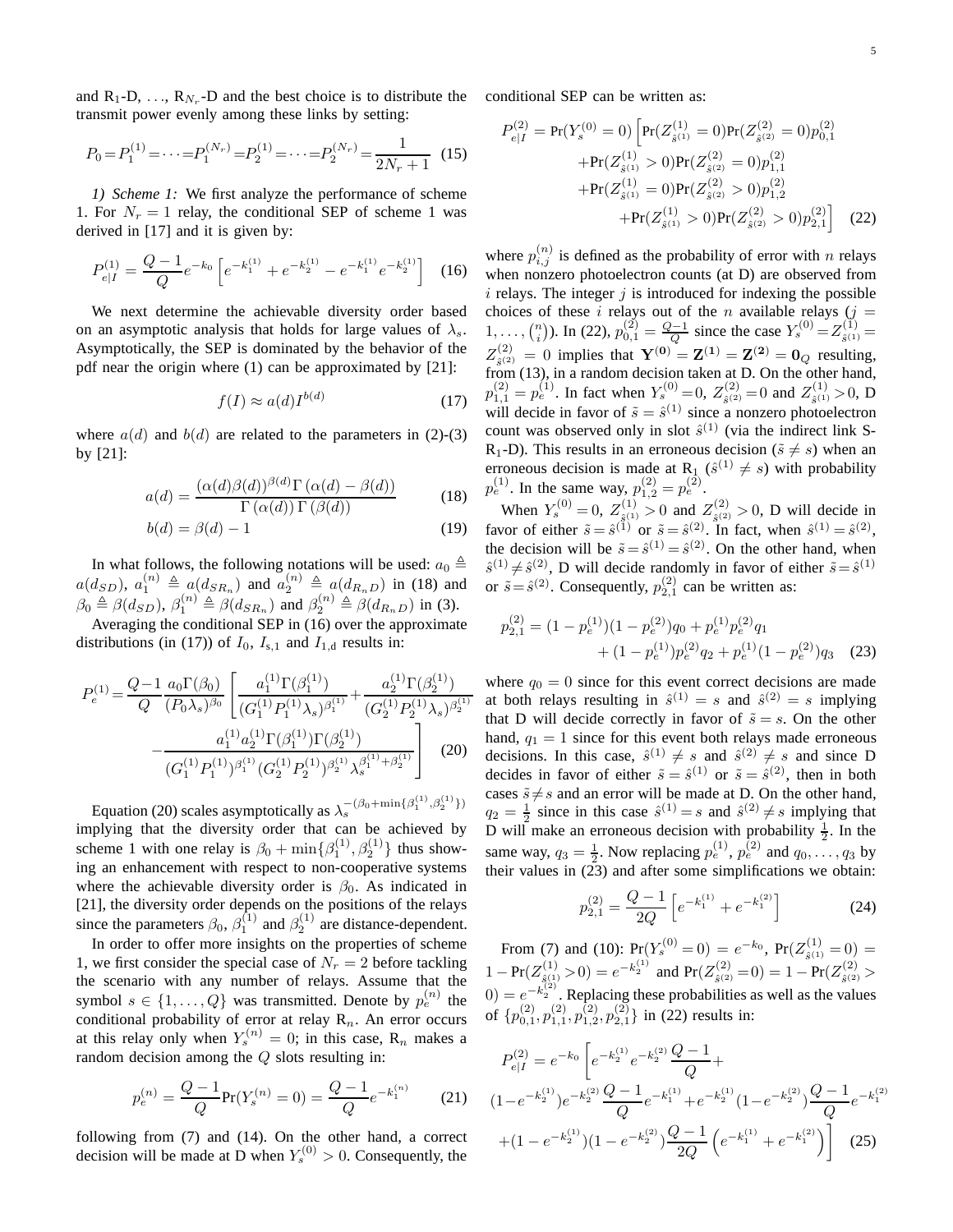$$
d_{1} = \beta_{0} + \min_{\substack{i \in \{1, \ldots, N_{r}\} \\ i = N_{r} \text{ or } i \text{ even}}} \left\{ \min_{j=1, \ldots, {N_{r}\choose i}} \left\{ \min_{n_{1}, \ldots, n_{\lceil i/2 \rceil} \in \mathcal{A}_{i,j}} \left\{ \beta_{1}^{(n_{1})} + \cdots + \beta_{1}^{(n_{\lceil i/2 \rceil})} \right\} + \sum_{n \in \bar{\mathcal{A}}_{i,j}} \beta_{2}^{(n)} \right\} \right\} \triangleq \beta_{0} + \min_{\substack{i \in \{1, \ldots, N_{r}\} \\ i = N_{r} \text{ or } i \text{ even}}} \{d(i)\}
$$
\n
$$
(28)
$$

TABLE I THE VALUES OF  $d(i)$  FOR DIFFERENT NUMBER OF RELAYS

| $N_r=1$ | $\beta_{0}^{(1)}$<br>d(0)<br>$\beta_{1}^{(1)}$<br>d(1)                                                                                                                                                                                                                                                                                                                                                                                                                                                                                                                                                                                                                                                                                                                             |
|---------|------------------------------------------------------------------------------------------------------------------------------------------------------------------------------------------------------------------------------------------------------------------------------------------------------------------------------------------------------------------------------------------------------------------------------------------------------------------------------------------------------------------------------------------------------------------------------------------------------------------------------------------------------------------------------------------------------------------------------------------------------------------------------------|
| $N_r=2$ | $\beta_2^{(1)} + \beta_2^{(2)}$<br>d(0)<br>$\min\{\beta_1^{(1)}, \beta_1^{(2)}\}\$<br>d(2)                                                                                                                                                                                                                                                                                                                                                                                                                                                                                                                                                                                                                                                                                         |
| $N_r=3$ | $\beta_2^{(1)} + \beta_2^{(2)} + \beta_2^{(3)}$<br>d(0)<br>$\min\left\{\min\{\beta_1^{(1)},\beta_1^{(2)}\}+\beta_2^{(3)},\min\{\beta_1^{(1)},\beta_1^{(3)}\}+\beta_2^{(2)},\min\{\beta_1^{(2)},\beta_1^{(3)}\}+\beta_2^{(1)}\right\}$<br>d(2)<br>$\min \left\{ \beta_1^{(1)} + \beta_1^{(2)}, \beta_1^{(1)} + \beta_1^{(3)}, \beta_1^{(2)} + \beta_1^{(3)} \right\}$<br>d(3)                                                                                                                                                                                                                                                                                                                                                                                                       |
| $N_r=4$ | $\beta_2^{(1)} + \beta_2^{(2)} + \beta_2^{(3)} + \beta_2^{(4)}$<br>d(0)<br>$\min\left\{\min\{\beta_1^{(1)},\beta_1^{(2)}\}+\beta_2^{(3)}+\beta_2^{(4)},\min\{\beta_1^{(1)},\beta_1^{(3)}\}+\beta_2^{(2)}+\beta_2^{(4)},\min\{\beta_1^{(1)},\beta_1^{(4)}\}+\beta_2^{(2)}+\beta_2^{(3)},\right.\\$<br>d(2)<br>$\min\{\beta_1^{(2)},\beta_1^{(3)}\}+\beta_2^{(1)}+\beta_2^{(4)},\min\{\beta_1^{(2)},\beta_1^{(4)}\}+\beta_2^{(1)}+\beta_2^{(3)},\min\{\beta_1^{(3)},\beta_1^{(4)}\}+\beta_2^{(1)}+\beta_2^{(2)}\}$<br>$\min\left\{\min\{\beta_1^{(1)}+\beta_1^{(2)}\},\min\{\beta_1^{(1)}+\beta_1^{(3)}\},\min\{\beta_1^{(1)}+\beta_1^{(4)}\},\min\{\beta_1^{(2)}+\beta_1^{(3)}\},\right.\\$<br>d(4)<br>$\min\{\beta_1^{(2)}+\beta_1^{(4)}\},\min\{\beta_1^{(3)}+\beta_1^{(4)}\}\}\$ |

Averaging  $(25)$  over the channel vector *I*, results in:

$$
P_e^{(2)} = \frac{Q - 1}{Q} \frac{c_0}{\lambda_s^{\beta_0}} \left[ \frac{c_2^{(1)} c_2^{(2)}}{\lambda_s^{\beta_2^{(1)} + \beta_2^{(2)}}} + \left( 1 - \frac{c_2^{(1)}}{\lambda_s^{\beta_2^{(1)}}} \right) \frac{c_2^{(2)} c_1^{(1)}}{\lambda_s^{\beta_2^{(2)} + \beta_1^{(1)}}} + \left( 1 - \frac{c_2^{(2)}}{\lambda_s^{\beta_2^{(2)}}} \right) \frac{c_2^{(1)} c_1^{(2)}}{\lambda_s^{\beta_2^{(1)} + \beta_1^{(2)}}} + \frac{1}{2} \left( 1 - \frac{c_2^{(1)}}{\lambda_s^{\beta_2^{(1)}}} \right) \left( 1 - \frac{c_2^{(2)}}{\lambda_s^{\beta_2^{(2)}}} \right) \left( \frac{c_1^{(1)}}{\lambda_s^{\beta_1^{(1)}}} + \frac{c_1^{(2)}}{\lambda_s^{\beta_1^{(2)}}} \right) \right]
$$
(26)

where (for  $m = 1, 2$  and  $n = 1, \ldots, N_r$ ):

$$
c_0 \triangleq \frac{a_0 \Gamma(\beta_0)}{P_0^{\beta_0}} \qquad ; \qquad c_m^{(n)} \triangleq \frac{a_m^{(n)} \Gamma(\beta_m^{(n)})}{(G_m^{(n)} P_m^{(n)})^{\beta_m^{(n)}}} \qquad (27)
$$

Analyzing the asymptotic behavior of (26) shows that  $P_e^{(2)} \rightarrow \lambda_s^{-d_1}$  for  $\lambda_s \gg 1$  where the diversity gain of scheme 1 with two relays is:  $d_1 = \beta_0 + \min{\{\beta_1^{(1)}, \beta_1^{(2)}, \beta_2^{(1)} + \beta_2^{(2)}\}}$ .

For  $N_r > 2$ , the expressions of the conditional SEP become cumbersome. Moreover, since cooperation results in the highest performance gains for large values of  $\lambda_s$ , we further proceed with an asymptotic analysis that allows us to reach the following main result.

*Proposition 1 [main result]*: For cooperative FSO systems with  $N_r$  relays, scheme 1 (SDF relaying) achieves a diversity order of  $d_1$  given in (28) at the top of the page. In (28),  $\mathcal{A}_{i,1}, \ldots, \mathcal{A}_{i, {N_r \choose i}}$  are all possible subsets of  $\{1, \ldots, N_r\}$  having i elements each while  $\bar{\mathcal{A}}_{i,j} = \{1, \ldots, N_r\} \backslash \mathcal{A}_{i,j}$ .

*Proof*: The proof is provided in the appendix.

The values of  $d(i)$  are summarized in Table-1 for  $N_r =$ 1, ..., 4. Note that since the parameters  $\{\beta_1^{(n)}, \beta_2^{(n)}\}_{n=1}^{N_r}$  can take arbitrary values depending on the relay positions, further simplifications of the expression in (28) are not possible for the general case. Assume that all relays are at the same distance

from the source and from the destination resulting in  $\beta_1^{(1)}$  =  $\cdots = \beta_1^{(N_r)} \triangleq \beta_1$  and  $\beta_2^{(1)} = \cdots = \beta_2^{(N_r)} \triangleq \beta_2$ . In this case, (28) simplifies to:

$$
d_1 = \beta_0 + \min_{\substack{i \in \{1, ..., N_r\} \\ i = N_r \text{ or } i \text{ even}}} \left\{ \left\lceil \frac{i}{2} \right\rceil \beta_1 + (N_r - i)\beta_2 \right\} \tag{29}
$$

If the relays are much closer to S than they are to D,  $\beta_1 \gg \beta_2$  resulting in  $d_1 = \beta_0 + N_r \beta_2$  implying that, in this case, increasing the number of relays will always increase the diversity order. On the other hand, if the relays are much closer to D than they are to S,  $\beta_2 \gg \beta_1$  resulting in  $d_1 = \beta_0 + \left[\frac{N_r}{2}\right]\beta_1$  implying that increasing the number of relays, in this case, might not increase the achievable diversity order. For example, increasing the number of relays from 1 to 2 does not result in any enhancement in the diversity order. Finally, for  $\beta_1 \approx \beta_2 \triangleq \beta$ ,  $d_1 = \beta_0 + \left[\frac{N_r}{2}\right] \beta$ . In the above second and third scenarios, it is always more advantageous to associate scheme 1 with an odd number of relays since the same diversity order can be achieved with a reduced system complexity.

*2) Scheme 2:* For scheme 2, an error occurs with probability  $\frac{Q-1}{Q}$  (tie breaking) only when  $\mathbf{Y}^{(0)} = \mathbf{Z}^{(1)} = \cdots =$  $\mathbf{Z}^{(\mathbf{N}_{\mathbf{r}})} = \mathbf{0}_Q$ . Consequently, the conditional SEP can be written as:

$$
P_{e|I}^{(N_r)} = \frac{Q - 1}{Q} \text{Pr}(\mathbf{Y}^{(0)} = \mathbf{0}_Q) \prod_{n=1}^{N_r} \text{Pr}(\mathbf{Z}^{(\mathbf{n})} = \mathbf{0}_Q)
$$

$$
= \frac{Q - 1}{Q} \text{Pr}(\mathbf{Y}^{(0)} = \mathbf{0}_Q) \prod_{n=1}^{N_r} \left(1 - \text{Pr}(\mathbf{Z}^{(\mathbf{n})} \neq \mathbf{0}_Q)\right) \tag{30}
$$

Now  $\mathbf{Z}^{(\mathbf{n})} \neq \mathbf{0}_Q$  if and only if  $\mathbf{R}_n$  is not backing off (i.e. a nonzero photoelectron count was observed along the link S- $R_n$ ) and a nonzero photoelectron count was observed along the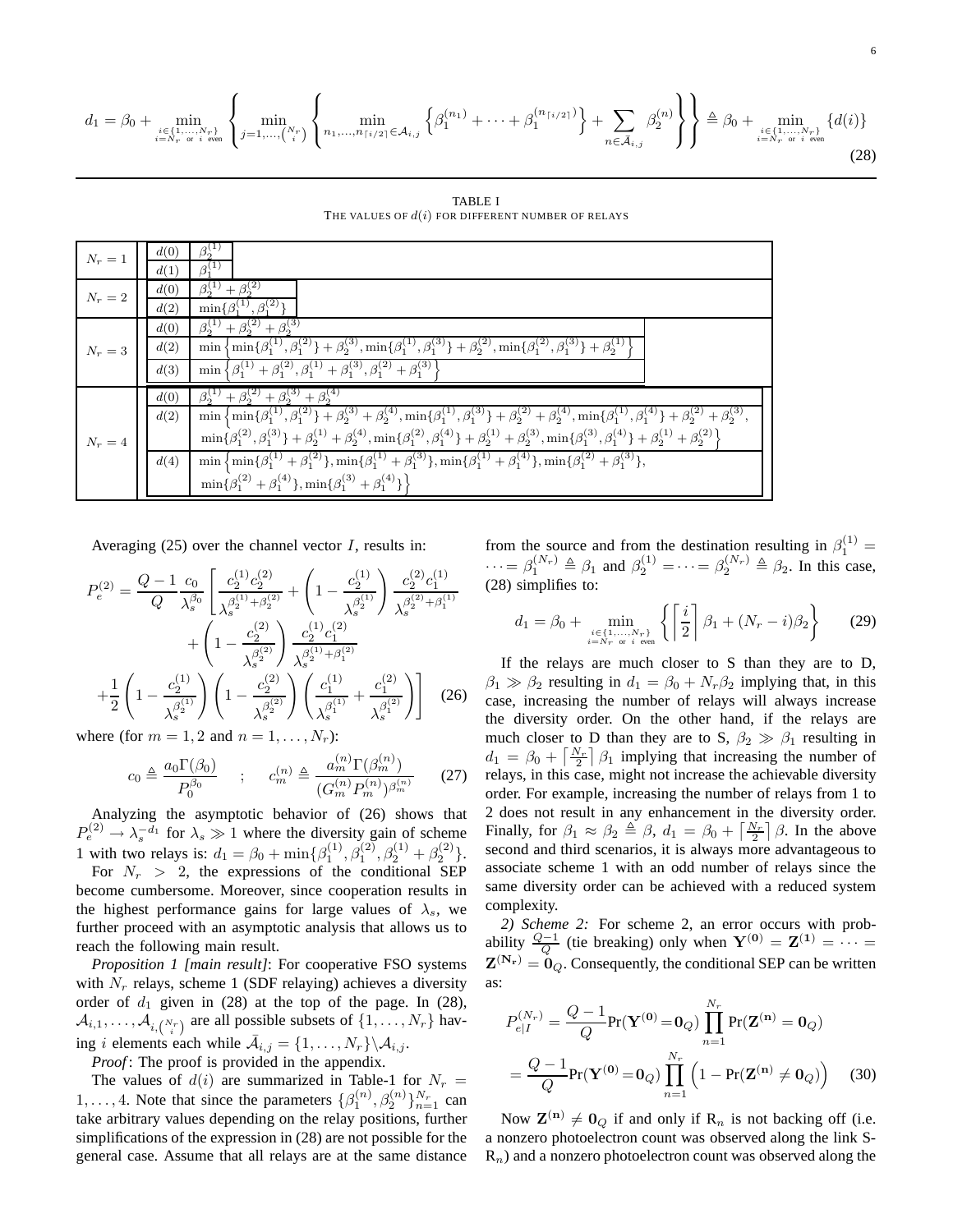link R<sub>n</sub>−D. In other words,  $\mathbf{Z^{(n)}} \neq \mathbf{0}_{Q}$  if and only if  $Y_{s}^{(n)} > 0$ and  $Z_{\hat{s}^{(n)}}^{(n)} > 0$ . From (7) and (10),  $Pr(Y_s^{(n)} > 0) = 1 - e^{-k_1^{(n)}}$ and  $Pr(Z_{\hat{s}^{(n)}}^{(n)} > 0) = 1 - e^{-k_2^{(n)}}$  resulting in:

$$
P_{e|I}^{(N_r)} = \frac{Q-1}{Q}e^{-k_0}\prod_{n=1}^{N_r} \left(e^{-k_1^{(n)}} + e^{-k_2^{(n)}} - e^{-k_1^{(n)}}e^{-k_2^{(n)}}\right)
$$
\n(31)

Averaging the above probability results in:

$$
P_e^{(N_r)} = \frac{Q-1}{Q} \frac{c_0}{\lambda_s^{\beta_0}} \prod_{n=1}^{N_r} \left[ \frac{c_1^{(n)}}{\lambda_s^{\beta_1^{(n)}}} + \frac{c_2^{(n)}}{\lambda_s^{\beta_2^{(n)}}} - \frac{c_1^{(n)}c_2^{(n)}}{\lambda_s^{\beta_1^{(n)} + \beta_2^{(n)}}} \right] \quad (32)
$$

which scales asymptotically as  $\lambda_s^{-d_2}$  where the diversity order of scheme 2 is:

$$
d_2 = \beta_0 + \sum_{n=1}^{N_r} \min\{\beta_1^{(n)}, \beta_2^{(n)}\} \tag{33}
$$

Comparing the diversity orders achieved by scheme 1 and scheme 2 in (28) and (33), respectively, shows that increasing the number of relays always increases the value of  $d_2$  while this is not the case for  $d_1$ .

# IV. COOPERATION IN THE PRESENCE OF BACKGROUND RADIATION

In this section, we consider the case where  $\lambda_N \neq 0$ . In this case, the background radiation results in nonzero photoelectron counts even in empty slots. As in the case of no background radiation, we consider two cooperative schemes: scheme 1 (SDF) where the relay decodes and forwards all symbols it receives without applying any selection process and scheme 2 (SelDF) where the relay backs off over some symbol durations in order not to confuse the destination with noisy replicas of the erroneous symbols it detected. Unlike the case of no background radiation where the relay  $R_n$  can be 100% sure that the symbol it detected is correct (when there is one nonempty slot in  $Y^{(n)}$ ), the presence of photoelectrons in empty slots due to background radiation imposes a certain level of uncertainty on the decision made at the relay.

For both schemes, the decision at D will be based on the vector  $\mathbf{Z} = \mathbf{Y}^{(0)} + \sum_{n=1}^{N_r} \mathbf{Z}^{(n)}$  according to the rule  $\tilde{s}$  = arg max<sub>q=1,...,Q</sub> Z<sub>q</sub> where Z<sub>q</sub> stands for the q-th component of vector Z. Because of the symmetry of the PPM constellation, we will evaluate the error performance assuming that the symbol  $s = 1$  was transmitted. The parameters of the components of vector Z that follow the Poisson distribution can be written as:

$$
\Lambda_q \triangleq \mathbf{E}[Z_q] = \left[ P_0 I_0 \delta_{q,1} + \sum_{n=1}^{N_r} \delta_{q,\hat{s}^{(n)}} G_2^{(n)} P_2^{(n)} I_{n,d} \right] \lambda_s + (N_r + 1) \lambda_N ; q = 1, ..., Q \quad (34)
$$

where  $\delta_{i,j} = 1$  for  $i = j$  and  $\delta_{i,j} = 0$  for  $i \neq j$ . For scheme 1, the symbol  $\hat{s}^{(n)}$  that is retransmitted from  $\mathbb{R}_n$  is given in (9). For scheme 2,  $R_n$  stops its retransmission unless the probability of correct decision at R<sub>n</sub> (denoted by  $p_c^{(n)}$ )

exceeds a certain threshold probability denoted by  $p_{th}$ . In this case,  $\hat{s}^{(n)}$  can be written as:

$$
\hat{s}^{(n)} = \begin{cases} \arg \max_{q=1,\dots,Q} Y_q^{(n)}, & p_c^{(n)} \ge p_{th}; \\ 0, & p_c^{(n)} < p_{th}. \end{cases} \tag{35}
$$

where in the second case  $\mathbf{R}_n$  is backing off and  $\delta_{q,\hat{s}^{(n)}}$  will be equal to zero for  $q \in \{1, \ldots, Q\}$ . Later in this section, we will show how to evaluate  $p_c^{(n)}$ . In what follows, scheme 1 will be treated as a special case of scheme 2 by setting  $p_{th} = 0$ .

Conditioned on the channel state vector  $I$  and on the decisions made at the relays  $\hat{\mathbf{s}} \triangleq (\hat{s}^{(1)}, \dots, \hat{s}^{(N_r)}),$  the conditional SEP can be written as:

$$
P_{e|I,\hat{\mathbf{s}}}^{(N_r)} = 1 - P_{c|I,\hat{\mathbf{s}}}^{(N_r)} \le 1 - \prod_{q=2}^{Q} \Pr(Z_q < Z_1) \tag{36}
$$

$$
= 1 - \prod_{q=2}^{Q} \left[ \sum_{k=0}^{+\infty} \Pr(Z_1 = k) \Pr(Z_q < k) \right] \tag{37}
$$

$$
=1-\prod_{q=2}^{Q}\left[\sum_{k=0}^{+\infty}\frac{e^{-\Lambda_1}\Lambda_1^k}{k!}\sum_{j=0}^{k-1}\frac{e^{-\Lambda_q}\Lambda_q^j}{j!}\right]
$$
(38)

where the inequality in  $(36)$  follows from ignoring the probability of correct decision when ties occur while (38) follows from (34). Averaging over  $\hat{\mathbf{s}} \in \{0, 1, ..., Q\}^{N_r}$  results in:

$$
P_{e|I}^{(N_r)} \le 1 - \sum_{(c_1, ..., c_{N_r}) \in \{0, 1, ..., Q\}^{N_r}} \prod_{n=1}^{N_r} \Pr(\hat{s}^{(n)} = c_n)
$$

$$
\prod_{q=2}^{Q} \left[ \sum_{k=0}^{+\infty} \frac{e^{-\Lambda_1} \Lambda_1^k}{k!} \sum_{j=0}^{k-1} \frac{e^{-\Lambda_q} \Lambda_q^j}{j!} \right]
$$
(39)

where:

$$
Pr(\hat{s}^{(n)} = c_n) = Pr(p_c^{(n)} < p_{th}) \quad ; \quad c_n = 0 \tag{40}
$$

$$
\Pr(\hat{s}^{(n)} = c_n) \le \Pr(p_c^{(n)} \ge p_{th}) \prod_{q=1}^{n} \Pr(Y_q^{(n)} < Y_{c_n}^{(n)}) \; ; \; c_n \ne 0
$$
\n(41)

and the inequality in (41) follows from assuming that  $\mathbb{R}_n$ always decides in favor of  $\hat{s}^{(n)} \neq c_n$  when ties occur. For scheme 1,  $Pr(p_c^{(n)} \ge p_{th}) = Pr(p_c^{(n)} \ge 0) = 1$  and  $Pr(p_c^{(n)} < p_{th}) = 0.$ 

On the other hand, under the assumption that the symbol  $s = 1$  was transmitted, the parameters of the components of  $Y^{(n)}$  that follow the Poisson distribution are given by:

$$
\Lambda_q^{(n)} \triangleq \mathbb{E}[Y_q^{(n)}] = G_1^{(n)} P_1^{(n)} I_{s,n} \delta_{q,1} \lambda_s + \lambda_N \; ; \; q = 1, \dots, Q
$$
\n(42)

Finally, combining the results obtained in (39)-(42) results in (43) shown at the top of the next page.

The above expression does not lend itself to a simple mathematical analysis and it does not result in a closed-form solution for  $P_e^{(N_r)}$ . Consequently, unlike the case  $\lambda_N = 0$ , an expression for the diversity order can not be reached in the case  $\lambda_N \neq 0$ . In this case, the diversity orders obtained in section III in the absence of background radiation constitute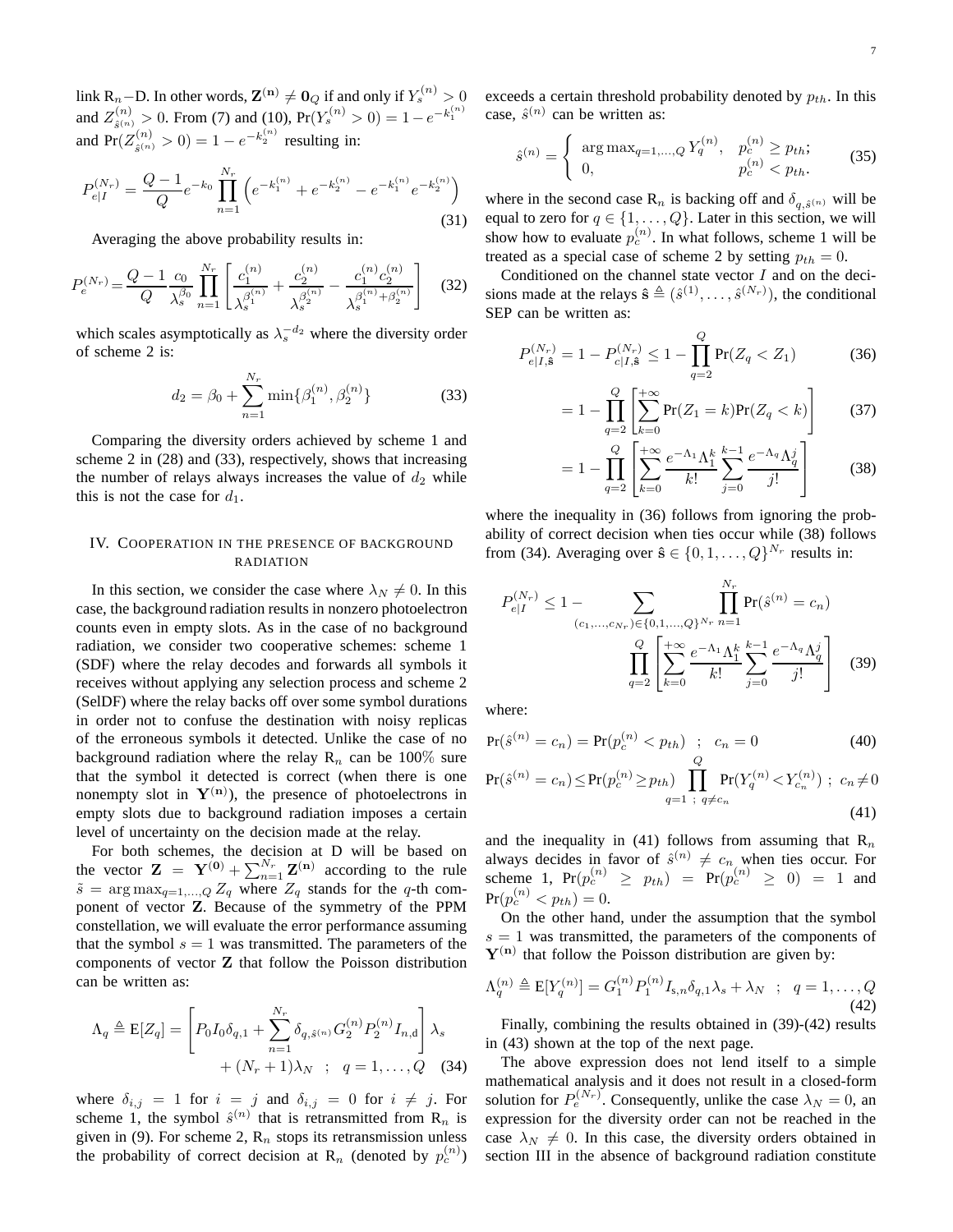$$
P_{e|I}^{(N_r)} \le 1 - \sum_{(c_1, \ldots, c_{N_r}) \in \{0, 1, \ldots, Q\}^{N_r}} \prod_{n=1}^{N_r} \left[ \delta_{c_n,0} \text{Pr}(p_c^{(n)} < p_{th}) + (1 - \delta_{c_n,0}) \text{Pr}(p_c^{(n)} \ge p_{th}) \right]
$$

$$
\prod_{q'=1}^Q \prod_{; \ q' \ne c_n} \left[ \sum_{k=0}^{+\infty} \frac{e^{-\Lambda_{c_n}^{(n)}} (\Lambda_{c_n}^{(n)})^k}{k!} \sum_{j=0}^{k-1} \frac{e^{-\Lambda_{q'}^{(n)}} (\Lambda_{q'}^{(n)})^j}{j!} \right] \prod_{q=2}^Q \left[ \sum_{k=0}^{+\infty} \frac{e^{-\Lambda_1} \Lambda_1^k}{k!} \sum_{j=0}^{k-1} \frac{e^{-\Lambda_q} \Lambda_q^j}{j!} \right] \tag{43}
$$

lower bounds on the diversity orders that can be achieved by SDF and SelDF in the presence of background radiation.

We next evaluate  $p_c^{(n)}$  that constitutes a metric based on which  $R_n$  will forward the message or not. Assume that  $R_n$ decided in favor of  $\hat{s}^{(n)}$  according to (9). This decision is correct (i.e.  $\hat{s}^{(n)}$  is indeed the symbol that was transmitted) with probability  $p_c^{(n)}$  that can be written as:

$$
p_c^{(n)} = \Pr(\hat{s}^{(n)} \text{ transmitted} | \mathbf{Y}^{(\mathbf{n})})
$$
  
= 
$$
\frac{\Pr(\mathbf{Y}^{(\mathbf{n})} | \hat{s}^{(n)} \text{ transmitted}) \Pr(\hat{s}^{(n)} \text{ transmitted})}{\Pr(\mathbf{Y}^{(\mathbf{n})})}
$$
  
= 
$$
\frac{\Pr(\mathbf{Y}^{(\mathbf{n})} | \hat{s}^{(n)} \text{ transmitted}) \Pr(\hat{s}^{(n)} \text{ transmitted})}{\sum_{q=1}^{Q} \Pr(q \text{ transmitted}) \Pr(\mathbf{Y}^{(\mathbf{n})} | q \text{ transmitted})}
$$
(44)

where  $Pr(\hat{s}^{(n)}$  transmitted) =  $Pr(q \text{ transmitted}) = \frac{1}{Q}$  since all elements of  $\{1, \ldots, Q\}$  are transmitted with the same probability. On the other hand, when symbol  $q$  is transmitted, then the parameters of the components of  $Y^{(n)}$  are given by (symbol  $q$  transmitted):

$$
E[Y_{q'}^{(n)}] = \begin{cases} G_1^{(n)} P_1^{(n)} I_{s,n} \lambda_s + \lambda_N = k_1^{(n)} + \lambda_N, & q' = q; \\ \lambda_N, & q' \neq q. \end{cases}
$$
(45)

where  $k_1^{(n)}$  is defined in (14). Now, (44) can be written as:

$$
p_c^{(n)} = \frac{\frac{e^{-(k_1^{(n)} + \lambda_N)}(k_1^{(n)} + \lambda_N)^{Y_{\hat{s}(n)}^{(n)}}}{Y_{\hat{s}(n)}^{(n)}!} \prod_{q=1}^Q \frac{e^{-\lambda_N} \lambda_N^{Y_q^{(n)}}}{Y_q^{(n)}!}}{\sum_{q=1}^Q \frac{e^{-(k_1^{(n)} + \lambda_N)}(k_1^{(n)} + \lambda_N)^{Y_q^{(n)}}}{Y_q^{(n)}!} \prod_{\substack{q'=1 \\ q' \neq q}}^Q \frac{e^{-\lambda_N} \lambda_N^{Y_q^{(n)}}}{Y_{q'}^{(n)}!}}
$$
(46)

After some manipulations, (46) simplifies to:

$$
p_c^{(n)} = \frac{\left(1 + \frac{k_1^{(n)}}{\lambda_N}\right)^{Y_{\hat{s}(n)}^{(n)}}}{\sum_{q=1}^Q \left(1 + \frac{k_1^{(n)}}{\lambda_N}\right)^{Y_q^{(n)}}} = \frac{\left(1 + \frac{k_1^{(n)}}{\lambda_N}\right)^{\max\{Y_1^{(n)}, \dots, Y_Q^{(n)}\}}}{\sum_{q=1}^Q \left(1 + \frac{k_1^{(n)}}{\lambda_N}\right)^{Y_q^{(n)}}}
$$
\n(47)

Note that the relation  $p_c^{(n)} \geq p_{th}$  does not guarantee that  $\hat{s}^{(n)} = s$ ; however, it imposes some kind of selectivity on the symbols to be forwarded by  $R_n$ . Finally, note that the evaluation of (47) at a certain relay  $R_n$  requires estimating the SNR (given by  $\frac{k_1^{(n)}}{\lambda_N}$ ) at this relay. Consequently, unlike the no-background radiation case where scheme 2 can be implemented in the absence of CSI, the relay  $\mathbb{R}_n$  must estimate the parameters of the link  $S-R_n$  in the presence of background radiation. In this case, no CSI needs to be acquired by D. On the other hand, the relay-selection protocols (for example [20]) achieve higher performance levels at the expense of



Fig. 2. The achievable diversity orders by scheme 1 and scheme 2 in the absence of background radiation.

an increased complexity. In fact, the implementation of these protocols requires estimating the parameters of the  $2N_r + 1$ links S-D, S-R<sub>1</sub>,...,S-R<sub>N<sub>r</sub></sub>, R<sub>1</sub>-D,..., R<sub>N<sub>r</sub></sub>-D. Moreover, unlike scheme 2 where each relay decides by itself wether it will cooperate or not, a feedback mechanism needs to be implemented in [20] in order to inform every relay wether it will be active or not since the relays can no longer make these decisions by themselves independently from the underlying state of the entire network.

#### V. NUMERICAL RESULTS

We next present some numerical results that support the theoretical claims made in the previous sections. For simulation purposes, we assume that all relays are at the same distance from the source and the destination resulting in  $d_{SR_1} = \cdots =$  $d_{SR_{N_r}} \triangleq d_{SR}$  and  $d_{R_1D} = \cdots = d_{R_{N_r}D} \triangleq d_{RD}$ . The distance between S and D is fixed to  $d_{SD} = 10$  km and we set  $C_n^2 = 1.7 \times 10^{-14} \text{ m}^{-2/3}$  and  $\zeta = 0.43 \text{ dB/km}$  in (4) and (8), respectively.

Fig. 2 shows the diversity orders that can be achieved by scheme 1 and scheme 2 as given in (29) and (33), respectively. This figure shows that the achievable diversity orders are highly dependent on the relay positions. Moreover, while the diversity order of scheme 2 increases linearly with the number of relays, the diversity order of scheme 1 exhibits a linear increase for  $(d_{SR}, d_{RD}) = (2, 9)$  km  $(\beta_1 \gg \beta_2)$  and a stairlike increase for  $(d_{SR}, d_{RD}) = (9, 2)$  km  $(\beta_1 \ll \beta_2)$  and  $(d_{SR}, d_{RD}) = (7, 7)$  km  $(\beta_1 = \beta_2)$ . A mixture of these two extreme variations is observed for  $(d_{SR}, d_{RD}) = (3, 8)$  km where non of the relations  $\beta_1 \gg \beta_2$ ,  $\beta_1 \ll \beta_2$  or  $\beta_1 = \beta_2$ is satisfied. For scheme 2, the relay positions satisfying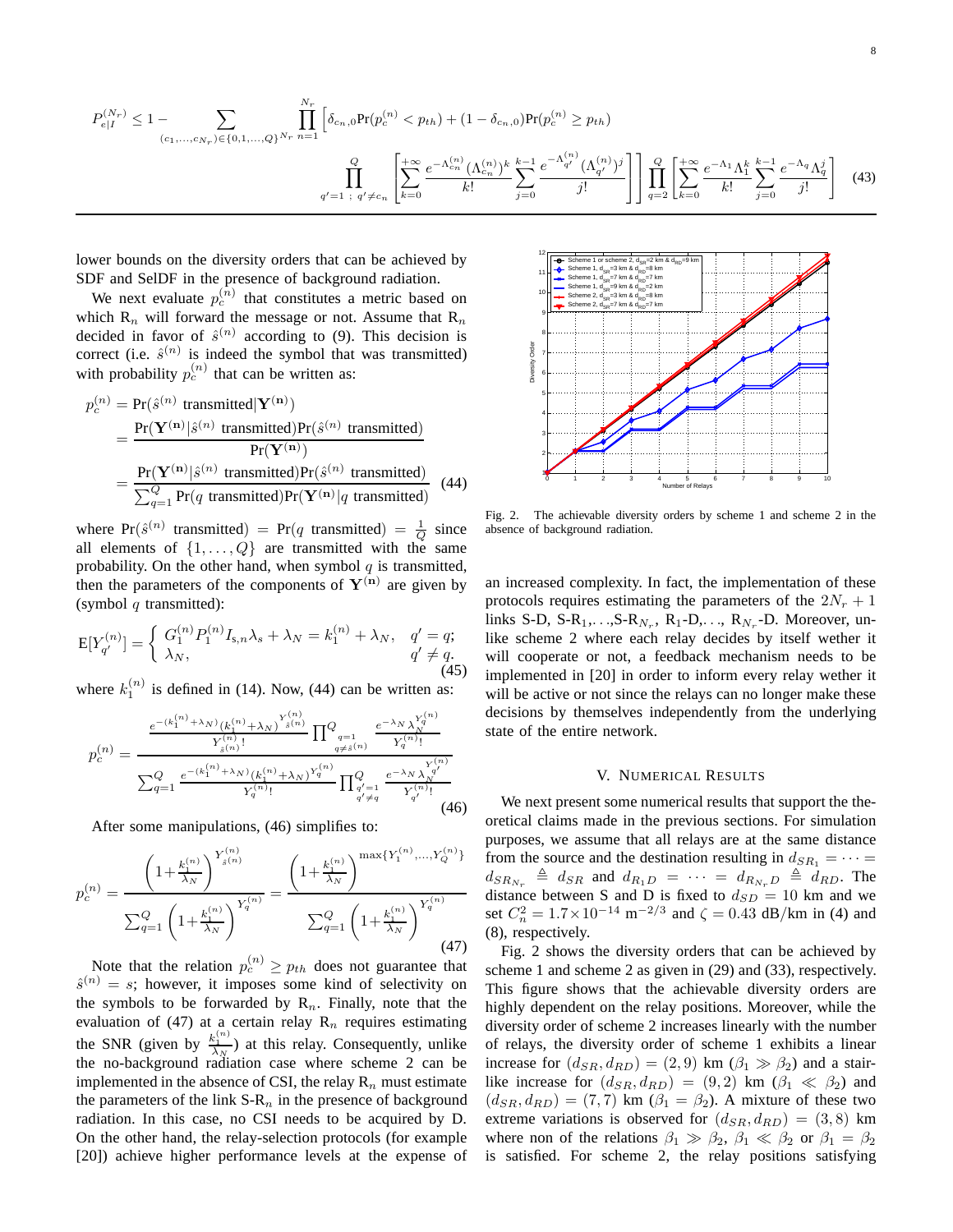

Fig. 3. Performance of 4-PPM in the absence of background radiation for  $d_{SR} = 2$  km and  $d_{RD} = 9$  km. Solid and dashed lines correspond to the exact error probabilities and bounds, respectively.



Fig. 4. Performance of 4-PPM in the absence of background radiation for  $d_{SB} = d_{RD} = 7$  km. Solid and dashed lines correspond to the exact error probabilities and bounds, respectively.

 $(d_{SR}, d_{RD}) = (d_1, d_2)$  and  $(d_{SR}, d_{RD}) = (d_2, d_1)$  will result in the same diversity order where  $d_1$  and  $d_2$  are arbitrary distances. For scheme 1, the position  $(d_{SR}, d_{RD}) = (d_1, d_2)$ where  $d_1 < d_2$  results in a higher diversity order compared to the position  $(d_{SR}, d_{RD}) = (d_2, d_1)$  as shown in Fig. 2 for the cases  $(d_{SR}, d_{RD}) = (2, 9)$  km and  $(d_{SR}, d_{RD}) = (9, 2)$  km. In other words, for scheme 1 it is always more advantageous to place the relays closer to S.

Figures 3, 4 and 5 compare the performance of scheme 1 and scheme 2 with 4-PPM in the absence of background radiation for  $(d_{SR}, d_{RD}) = (2, 9)$  km,  $(d_{SR}, d_{RD}) = (7, 7)$ km and  $(d_{SR}, d_{RD}) = (3, 8)$  km, respectively. All results show the extremely close match (for large values of  $E_s$ ) between the exact error probabilities and the upper-bounds obtained from approximating the gamma-gamma pdf by (17). More precisely, the exact error probabilities tend to the upper-bounds as  $E_s$ increases showing that these bounds can accurately predict the achievable diversity orders. In coherence with the results in Fig. 2, Fig. 3 shows that scheme 1 and scheme 2 achieve exactly the same performance level for  $(d_{SR}, d_{RD}) = (2, 9)$ km. In this scenario, very high performance gains can be obtained. For example, while non-cooperative systems have



Fig. 5. Performance of 4-PPM in the absence of background radiation for  $d_{SR} = 3$  km and  $d_{RD} = 8$  km. Solid and dashed lines correspond to the exact error probabilities and bounds, respectively.



Fig. 6. cdf of  $d_2$  for random relay positions.

a diversity order of 1.035, deploying scheme 1 or scheme 2 with four relays increases the diversity order to 5.2 resulting in a huge performance gain of 29 dB at  $P_e = 10^{-5}$ . On the other hand, Fig. 4 shows the huge gap between the two considered schemes in the scenario where  $(d_{SR}, d_{RD}) = (7, 7)$  km. In this case, for scheme 1, increasing the number of relays from 3 to 4 does not enhance the performance level while increasing the number of relays from 1 to 2 even deteriorates the performance by about 0.7 dB. In both cases, the increase in the number of relays does not affect the diversity order as predicted from Fig. 2. Finally, results in Fig. 5 show that the performance of scheme 1 improves with the number of relays without exceeding the performance levels achieved by scheme 2. Finally, results in figures 3, 4 and 5 show the importance of implementing a SelDF protocol at the relays.

While the above figures showed the performance for fixed relay positions with  $d_{SD} = 10$  km, Fig. 6 shows the achievable diversity orders by scheme 2 for random relay positions with  $d_{SD}$  = 3 km,  $d_{SD}$  = 5 km and  $d_{SD}$  = 10 km. In this case,  $\beta_0$  that quantifies the degree of fading along the direct link takes the values of 1.53, 1.17 and 1.03, respectively. Results show the cumulative distribution function (cdf) of  $d_2$ in (33) for different number of relays where the positions of the relays are generated randomly inside the circle of diameter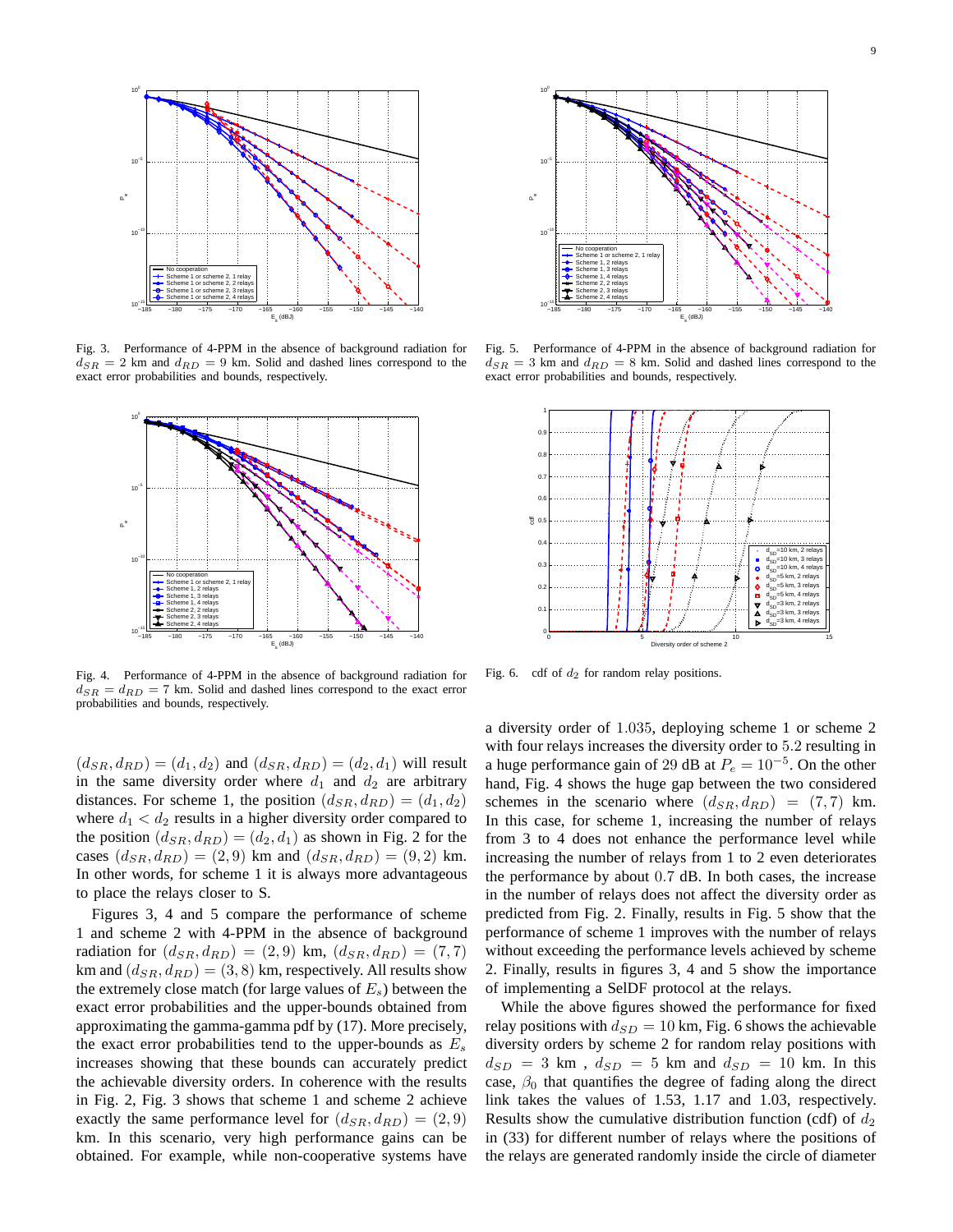

Fig. 7. Performance of 2-PPM in the presence of background radiation with  $P_bT_s/Q = -185$  dBJ and  $d_{SR} = d_{RD} = 7$  km. Scheme 1 and scheme 2 are deployed with one relay.

SD. Results show the critical effect of the link distance on the performance. For example, 3-km transmissions assisted by two relays outperform 5-km transmissions assisted by three relays.

Fig. 7 shows the performance of 2-PPM with  $N_r = 1$ relay in the presence of background radiation where we fix  $P_bT_s/Q = -185$  dBJ and  $d_{SR} = d_{RD} = 7$  km. This figure compares the performance of non-cooperative systems with that of scheme 1 and scheme 2 for different values of the threshold probability  $p_{th}$ . This figure shows that scheme 2 outperforms scheme 1 for  $p_{th} = 0.6, \ldots, 0.9$  and that the performance gains increase with  $p_{th}$ . Moreover, for scheme 1, cooperation becomes useful for the values of  $E_s$  exceeding −169 dBJ while for scheme 2 this value is reduced to about −175 dBJ.

Fig. 8 shows the performance of scheme 2 with 2-PPM for various values of  $N_r$ . In this figure, we fix  $P_bT_s/Q = -185$ dBJ,  $p_{th} = 0.9$ ,  $d_{SR} = 2$  km and  $d_{RD} = 9$  km. For large values of  $E_s$ , results show the improvements in the performance levels and diversity orders as the number of relays increases. Huge performance gains exceeding 12 dB can be observed with 4 relays at a SEP of  $10^{-3}$ . The numerical results show that the diversity orders are 2.025, 3.226 and 4.123 with 1, 2 and 3 relays, respectively. On the other hand, results in Fig. 2 show that the diversity orders, that are derived asymptotically in the absence of background radiation, are 2.116, 3.197 and 4.279, respectively. The above values are very close showing that the derived diversity orders are also useful for systems corrupted by background noise.

### VI. CONCLUSION

We investigated SDF and SelDF as candidate solutions for relay-assisted FSO communication systems with any number of relays. The theoretical analysis and the numerical results showed that, in general, the SelDF protocol is capable of achieving higher diversity orders than the SDF protocol where the diversity order of SDF is at best equal to that of SelDF. In the absence of background radiation, the superiority of SelDF is not associated with any increase in the system complexity since both SDF and SelDF can be implemented in the absence of both CSI and feedback. In the presence of background



Fig. 8. Performance of scheme 2 with 2-PPM in the presence of background radiation with  $p_{th} = 0.9$ ,  $P_bT_s/Q = -185$  dBJ,  $d_{SR} = 2$  km and  $d_{RD} = 9$ km.

radiation, SelDF results in a more sophisticated relay structure since each relay now needs to estimate the SNR of the link it establishes with the source. In this scenario, the complexities of the source and the destination are the same with SDF and SelDF. As in the no-background radiation case, SelDF does not require any kind of feedback.

#### APPENDIX

The integral of a term having the form  $e^{-k_m^{(n)}} =$  $e^{-G_m^{(n)}P_m^{(n)}I\bar{\lambda}_s}$  over the approximate gamma-gamma distribution in (17) of the irradiance I results in  $\binom{(n)}{m}\Gamma(\beta^{(n)}_m)$  $(G_m^{(n)}P_m^{(n)}\lambda_s)^{\beta_m^{(n)}}$ which scales asymptotically as  $\lambda_s^{-\beta_m^{(n)}}$  where  $\beta_m^{(n)}$  is the parameter of the gamma-gamma distribution given in (3). Based on this observation, the following notation will be used in this appendix:

$$
f(\lambda_s) \doteq d \quad \text{means} \quad \lim_{\lambda_s \to +\infty} \frac{\log \int f(\lambda_s) p(I) \, \mathrm{d}I}{\log \lambda_s} = -d \tag{48}
$$

For example,  $p_{2,1}^{(2)} \doteq \min\{\beta_1^{(1)}, \beta_1^{(2)}\}\$ in (24). Extending (22), the conditional SEP of scheme 1 with  $N_r$  relays can be written as:

$$
P_{e|I}^{(N_r)} = e^{-k_0} \sum_{i=0}^{N_r} \sum_{j=1}^{N_r} P_{i,j}^{(N_r)} \Pi_1 \Pi_2
$$
 (49)

$$
\triangleq e^{-k_0} \sum_{i=0}^{N_r} \sum_{j=1}^{N_r} P_{i,j}^{(N_r)} \prod_{m_1 \in \mathcal{I}_{i,j}(\{1,\dots,N_r\})} \prod_{m_2 \in \{1,\dots,N_r\} \setminus \mathcal{I}_{i,j}(\{1,\dots,N_r\})} e^{-k_2^{(m_2)}}
$$
\n(50)

where the sets  $\mathcal{I}_{i,1}(\mathcal{A}), \dots, \mathcal{I}_{i, \binom{|\mathcal{A}|}{i}}(\mathcal{A})$  are all possible subsets of the set  $A$  having  $i$  elements each. For example, for  $N_r = 3, \mathcal{I}_{2,1}(\{1,2,3\}) = \{1,2\}, \mathcal{I}_{2,2}(\{1,2,3\}) = \{1,3\}$ and  $\mathcal{I}_{2,3}(\{1,2,3\}) = \{2,3\}$ . Evidently,  $\mathcal{I}_{0,1}(\{1,\ldots,N_r\})$  is empty and  $\mathcal{I}_{N_r,1}(\{1,\ldots,N_r\}) = \{1,\ldots,N_r\}.$ 

In  $(50)$ , the integer i stands for the number of relays from which D observes non-zero photoelectron counts while the integer  $j$  indexes the possible choices of these  $i$  relays out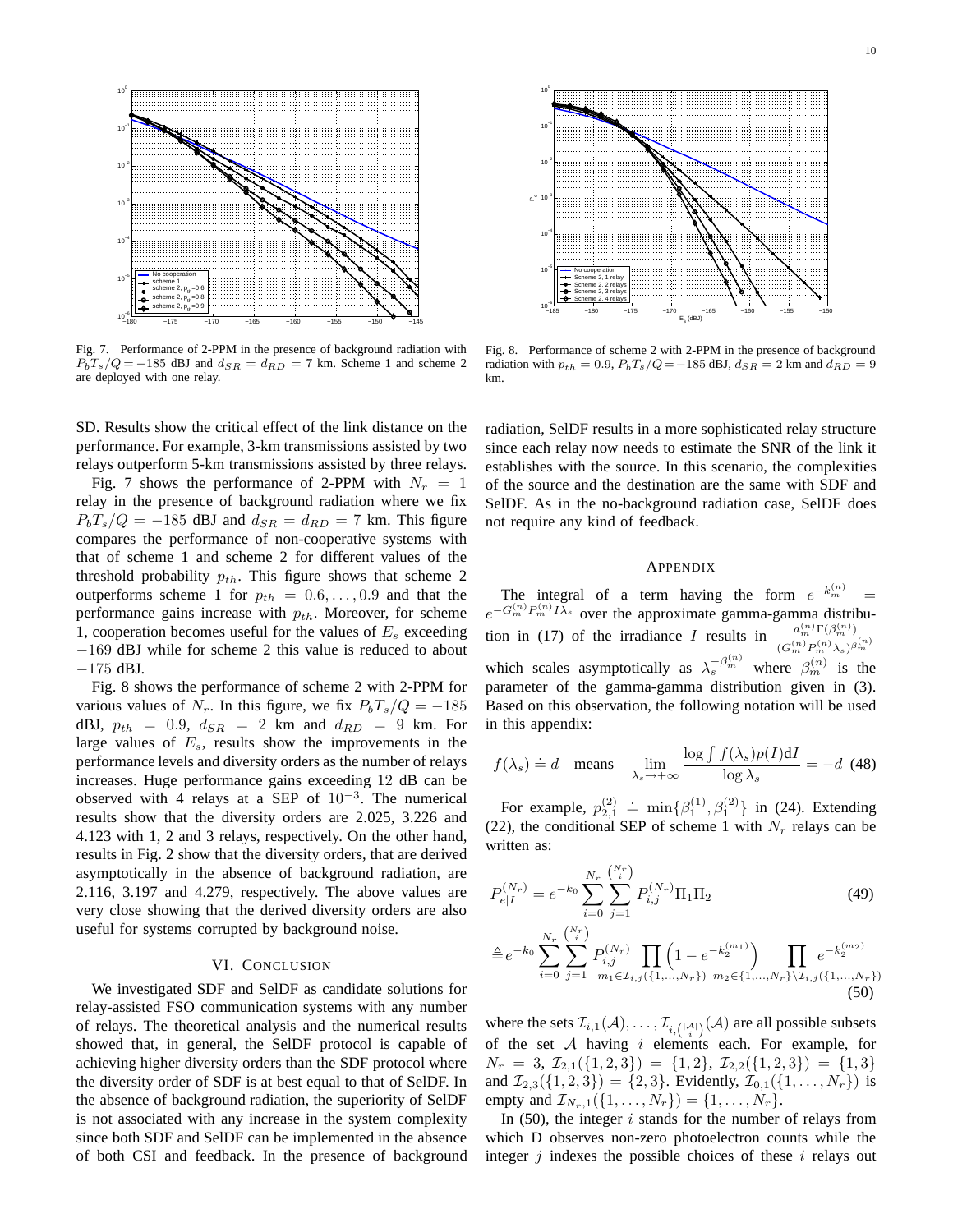11

of the  $N_r$  available relays. In this case, the error probability (52) can be written as:  $P_{i,j}^{(N_r)}$  can be written as:

$$
P_{i,j}^{(N_r)} = \sum_{i'=0}^{i} \sum_{j'=1}^{{i \choose i'}} p_{i,j,i',j'}^{(N_r)} \Pi_1' \Pi_2'
$$
(51)  

$$
\triangleq \sum_{i'=0}^{i} \sum_{j'=1}^{{i \choose i'}} p_{i,j,i',j'}^{(N_r)} \prod_{n_1 \in \mathcal{I}_{i',j'}(\mathcal{I}_{i,j}(\{1,...,N_r\}))} p_e^{(n_1)}
$$
  

$$
\prod_{n_2 \in \mathcal{I}_{i,j}(\{1,...,N_r\}) \setminus \mathcal{I}_{i',j'}(\mathcal{I}_{i,j}(\{1,...,N_r\}))} \left(1 - p_e^{(n_2)}\right)
$$
(52)

where the integer  $i'$  stands for the number of relays that are making erroneous decisions while the integer  $j'$  indexes the possible choices of these  $i'$  relays out of the  $i$  relays that result in nonzero counts at D. In (52),  $p_e^{(m)}$  is the error probability at the  $m$ -th relay given in (21). Based on (13), the majority choice will be made exclusively among the  $i$  relays that result in nonzero photoelectron counts at D while the remaining  $N_r - i$ relays will be ignored in the decision process. In other words, D receives nothing from these  $N_r - i$  relays and it proceeds very simply as if they do not exist.

In (52), the probability  $p_{i,j,i',j'}^{(N_r)}$  stands for the error probability when D receives nonzero counts from  $i$  relays among which i' relays are forwarding erroneous messages. Consequently,  $p_{i,j,i',j'}^{(N_r)}$  depends on the manner in which the majority among the *i* relays is selected. Therefore,  $p_{i,j,i',j'}^{(N_r)}$  is a function of  $N_r$ ,  $Q$ , i and i' and it does not depend on any fading gain among  $I_0, I_{s,1}, \ldots, I_{s,N_r}, I_{1,d}, \ldots, I_{N_r,d}$ . As a conclusion,  $p_{i,j,i',j'}^{(N_r)} \doteq$ 0. Evidently,  $p_{i,j,i',j'}^{(N_r)}$  does not depend on j and j' that are used for enumerating all possible combinations. For example, let us evaluate  $p_{3,j,2,j'}^{(3)}$  where 1 relay is forwarding a correct symbol in slot s while the remaining 2 relays are forwarding erroneous symbols in the two slots  $s', s'' \in \{1, ..., s - 1, s + 1, ..., Q\}.$ In this case, two scenarios are possible. (i): The two erroneous symbols happen to be the same (i.e.  $s' = s''$  with probability  $\frac{1}{Q-1}$ ). In this case, D will decide in favor of the majority  $\tilde{s} = s' = s''$  resulting in a error with probability 1. (ii):  $s' \neq s''$  with probability  $\frac{Q-2}{Q-1}$ . In this case, D makes a random choice among the 3 different values  $s, s'$  and  $s''$  resulting in an erroneous decision with probability 2/3. Consequently,  $p_{3,j,2,j'}^{(3)} = 1\frac{1}{Q-1} + \frac{2}{3}\frac{Q-2}{Q-1} = \frac{2Q-1}{3(Q-1)}$ . In general, a closedform general expression of  $p_{i,j,i',j'}^{(N_r)}$  can not be reached and the evaluation of this probability becomes tedious for large values of  $N_r$ . However, no matter what the value of this probability is, it has no impact on the diversity order of the system and hence the asymptotic analysis provided in this appendix is based on  $p_{i,j,i',j'}^{(N_r)} = 0$  independently from the specific value of this error probability.

Since in  $(52)$ , i' relays are forwarding erroneous symbols while  $i - i'$  relays are forwarding the correct symbol, then a correct decision can be guaranteed at D (that is making a majority decision) when  $i' < i - i'$  or equivalently when  $i' \leq \lfloor i/2 \rfloor$ . In other words,  $p_{i,j,i',j'}^{(N_r)} = 0$  for  $i' \leq \lfloor i/2 \rfloor$  and

$$
P_{i,j}^{(N_r)} = \sum_{i'= \lceil i/2 \rceil}^{i} p_{i,i'}^{(N_r)} \sum_{j'=1}^{\binom{i}{i'}} \prod_{n_1 \in \mathcal{I}_{i',j'}(\mathcal{I}_{i,j}(\{1,\ldots,N_r\}))} p_e^{(n_1)}
$$

$$
\prod_{n_2 \in \mathcal{I}_{i,j}(\{1,\ldots,N_r\}) \setminus \mathcal{I}_{i',j'}(\mathcal{I}_{i,j}(\{1,\ldots,N_r\}))} \left(1 - p_e^{(n_2)}\right) \tag{53}
$$

where  $p_{i,j,i',j'}^{(N_r)}$  was written as  $p_{i,i'}^{(N_r)}$  since it does not depend on  $j$  and  $j'$ .

From (51) and (53),  $\Pi_2' = 0$  while  $\Pi_1' =$  $\sum_{n_1 \in \mathcal{I}_{i',j'}(\mathcal{I}_{i,j}(\{1,...,N_r\}))} \beta_1^{(n_1)}$  where this summation contains i' summands. Since  $i' \in \{ [i/2], \ldots, i \}$ , then the diversity order of  $\Pi'_1$  is obtained when i' takes its minimum possible value of  $\lceil i/2 \rceil$ . In fact, for  $i' > \lceil i/2 \rceil$  the last summation contains additional terms compared to the case  $i' = \lceil i/2 \rceil$  and hence the corresponding power of  $\lambda_s^{-1}$  will increase implying that asymptotically the smaller power of  $\lambda_s^{-1}$  obtained for  $i' = \lfloor i/2 \rfloor$  will dominate. As a conclusion, the summation over  $i'$  can be removed from (53) and  $i'$  can be replaced by  $[i/2]$ . Consequently, the diversity order of (53) can be written as:

$$
P_{i,j}^{(N_r)} \doteq \min_{j'=1,\dots,\binom{i}{i/2}} \sum_{n_1 \in \mathcal{I}_{\lceil i/2 \rceil,j'}(\mathcal{I}_{i,j}(\{1,\dots,N_r\}))} \beta_1^{(n_1)} \quad (54)
$$

since  $p_{i,i'}^{(N_r)} \doteq 0$ .

The summation in (54) contains  $\lceil i/2 \rceil$  terms while the sets  $\{\mathcal{I}_{\lceil i/2 \rceil, j'}(\mathcal{I}_{i,j}(\{1,\ldots,N_r\}))\}_{i'=1}^{\binom{i}{\lceil i/2 \rceil}}$  $j'=1$  (which correspond to all possible combinations of  $[i/2]$  elements of  $\mathcal{I}_{i,j}(\{1,\ldots,N_r\})$ ) span the entire set  $\mathcal{I}_{i,j}(\{1,\ldots,N_r\})$ . Consequently, (54) can be written as:

$$
P_{i,j}^{(N_r)} \doteq \min_{n_1,\dots,n_{\lceil i/2\rceil} \in \mathcal{I}_{i,j}(\{1,\dots,N_r\})} \left\{ \beta_1^{(n_1)} + \dots + \beta_1^{(n_{\lceil i/2 \rceil})} \right\}
$$
(55)

From (49) and (50),  $\Pi_1$  $\dot{=}$  0 while  $\Pi_2$ . From (49) and (50),  $\Pi_1 \doteq 0$  while  $\Pi_2 \doteq \sum_{m_2 \in \{1, ..., N_r\} \setminus \mathcal{I}_{i,j}(\{1, ..., N_r\})} \beta_2^{(m_2)}$  where this summation contains  $N_r - i$  summands. Consequently, from (50) and (55), the diversity order of scheme 1 can be written as:

$$
P_{e|I}^{(N_r)} \doteq d_1 \triangleq \beta_0 + \min_{i=0,...,N_r} \{d(i)\}
$$
  
=  $\beta_0 + \min_{i=0,...,N_r} \left\{ \min_{j=1,..., {N_r \choose i}} \right\}$  (56)

$$
\left\{\min_{n_1,\dots,n_{\lceil i/2\rceil}\in\mathcal{A}_{i,j}}\left\{\beta_1^{(n_1)}+\dots+\beta_1^{(n_{\lceil i/2\rceil})}\right\}+\sum_{n\in\bar{\mathcal{A}}_{i,j}}\beta_2^{(n)}\right\}\right\}
$$
(57)

where  $\mathcal{A}_{i,j} \triangleq \mathcal{I}_{i,j}(\{1,\ldots,N_r\})$  and  $\bar{\mathcal{A}}_{i,j} \triangleq$  $\{1, \ldots, N_r\} \backslash \mathcal{I}_{i,j}(\{1, \ldots, N_r\}).$  In particular,  $d(0)$  =  $\sum_{n=1}^{N_r} \beta_2^{(n)}$  and  $d(N_r)$  =  $\min_{n_1,\ldots,n_{\lceil N_r/2\rceil}\in\{1,\ldots,N_r\}}\Big\{\beta_1^{(n_1)}+\cdots+\beta_1^{(n_{\lceil N_r/2\rceil})}\Big\}.$ 

We next compare the values of  $d(2k-1)$  and  $d(2k)$ . Since  $\lceil \frac{2k-1}{2} \rceil = \lceil \frac{2k}{2} \rceil = k$ , then the summation  $\beta_1^{(n_1)} + \cdots + \beta_1^{(n_{\lceil i/2 \rceil})}$ in (57) contains the same number of summands for  $i = 2k-1$ and  $i = 2k$ . Moreover, since the sets  $A_{2k,j}$  contains more